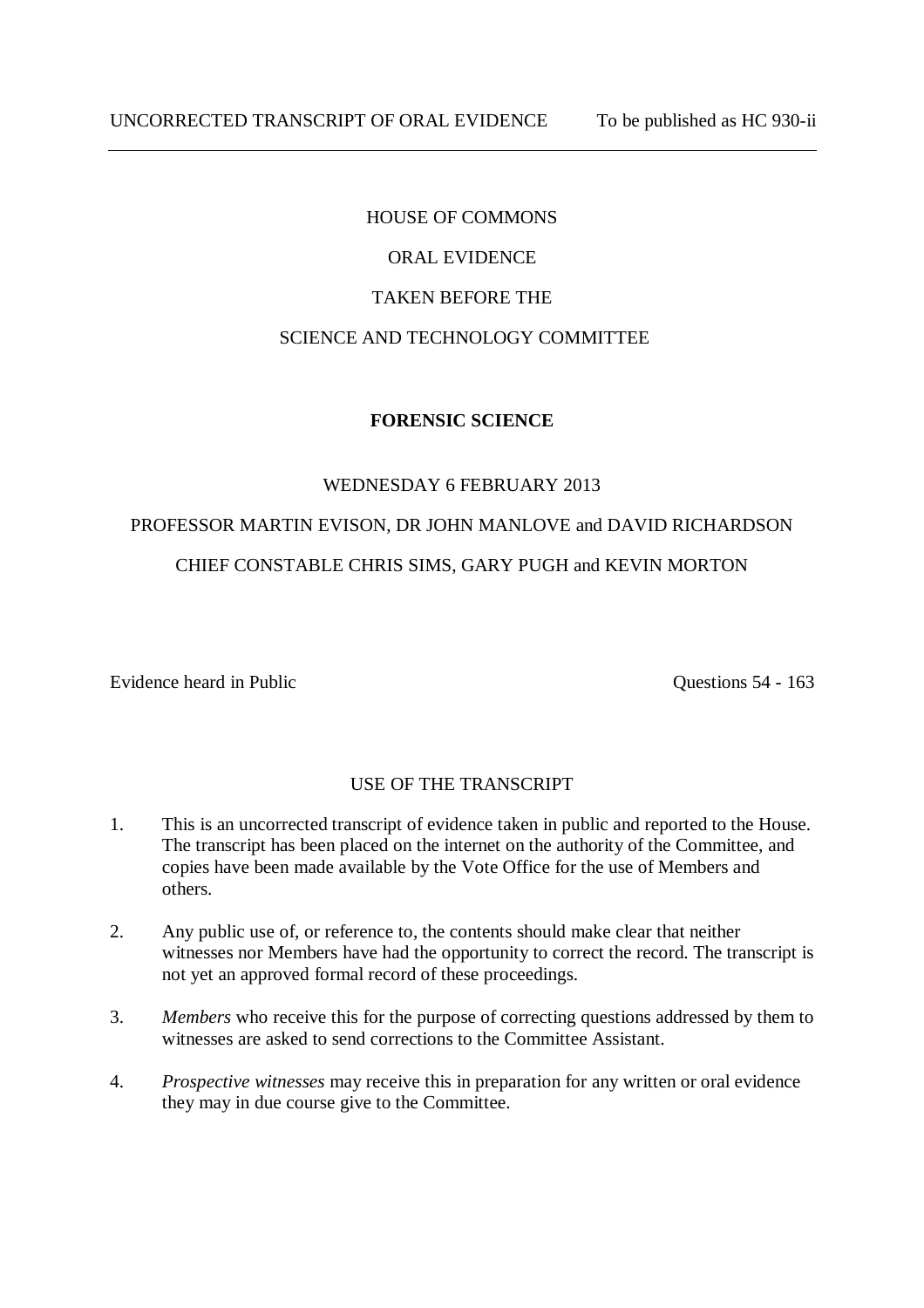Oral Evidence

Taken before the Science and Technology Committee

on Wednesday 6 February 2013

Members present:

Andrew Miller (Chair) Stephen Metcalfe David Morris Stephen Mosley Pamela Nash Sarah Newton Graham Stringer David Tredinnick Hywel Williams

### **Examination of Witnesses**

\_\_\_\_\_\_\_\_\_\_\_\_\_\_\_\_

*Witnesses:* **Professor Martin Evison**, Director, Northumbria University Centre for Forensic Science, **Dr John Manlove**, Manlove Forensics Ltd, and **David Richardson**, Chief Executive, LGC Forensics, gave evidence.

**Q54 Chair:** Good morning, gentlemen. Welcome to the session this morning. As you know, we are doing a follow-up piece of work on our Report and the Government response on the closure of the FSS. We look forward to hearing your evidence this morning. For the record, I should be grateful if you would introduce yourselves.

*Dr Manlove*: I am John Manlove. I am managing director of Manlove Forensics.

*Professor Evison*: I am Martin Evison, professor and director of Northumbria University Centre for Forensic Science.

*David Richardson*: I am David Richardson, the chief executive of LGC.

**Q55 Chair:** Thank you very much. Starting off generally, were any real opportunities created for private providers with the closure of the FSS?

*David Richardson*: The FSS obviously had a fairly large share of the market at the point when the closure was announced. Inevitably, more work was made available as a result of the closure. There was also the opportunity to acquire some of the intellectual property that the Forensic Science Service had developed, and clearly, expertise as well, because it had some excellent scientists working for it.

*Professor Evison*: As a professor and director of a university centre, I am not sure that I am really in a position to comment on that. My only observation would be that, by the time a more open market emerged, the situation was such that I felt it was rather difficult for private providers to compete effectively in a market that had really been damaged as a consequence of restructuring in the economic recession.

*Dr Manlove*: I felt that the closure of the FSS gave an opportunity for private companies to be able to procure forensic services, which they were able to provide.

**Q56 Chair:** Who are now the key players?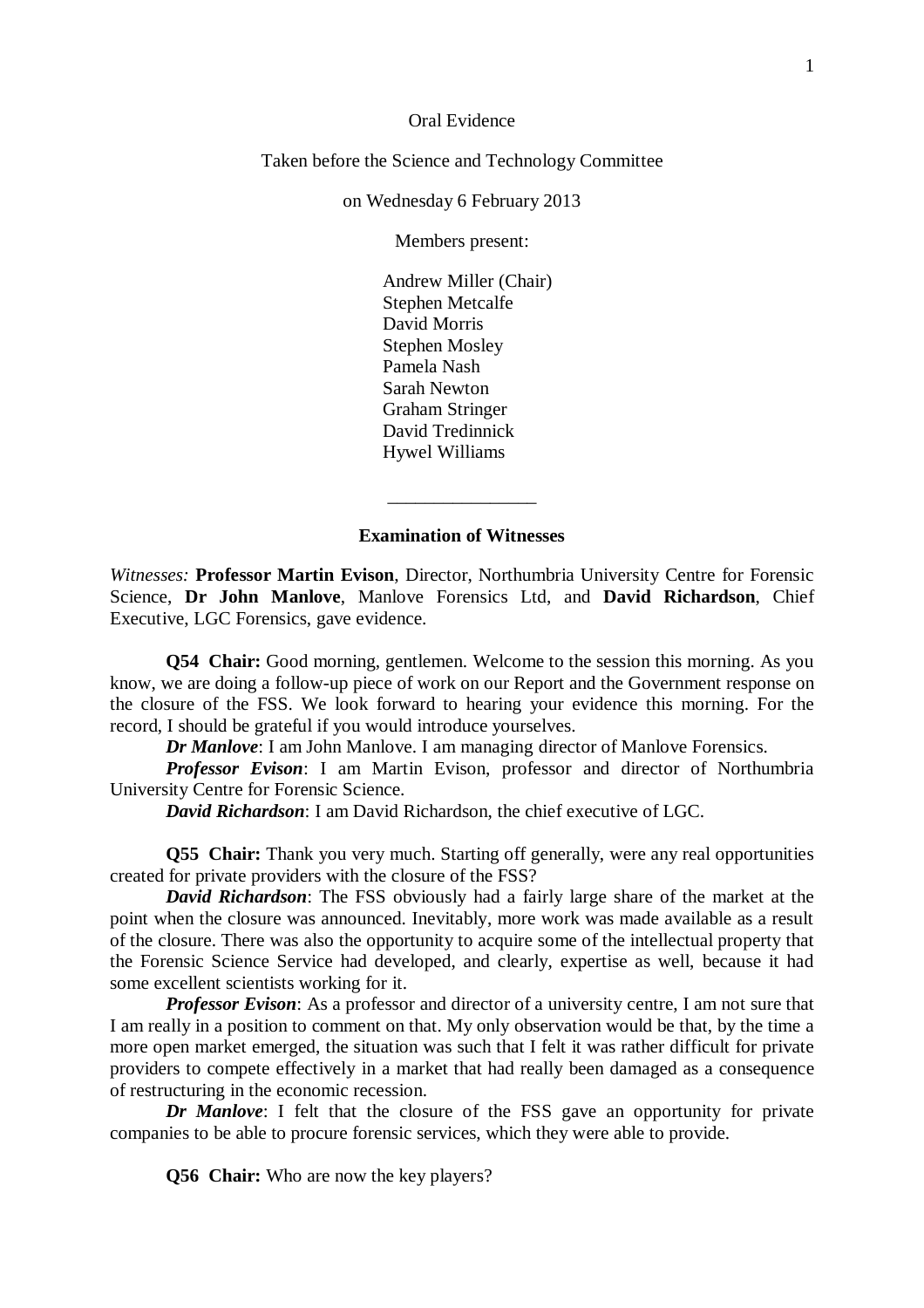*David Richardson*: LGC is probably still the largest player in the market now. Orchid Cellmark, which you heard from when you last looked into this, and Key Forensic Services are probably the two other biggest players, but there are a range of smaller players involved in the market as well.

**Q57 Chair:** So LGC now has the largest share of the market. *David Richardson*: We believe so, yes.

**Q58 Chair:** How much do you think you have? *David Richardson*: We think we probably have just under 50%.

**Q59 Chair:** Is that a healthy situation, do you think, in terms of competition?

*David Richardson*: It is a temporary situation. Our market share has been higher than that over the past year and a half, which was inevitable given the fairly rapid speed of the closure of the FSS. It was about the providers in the market stepping up to the plate and being able to maintain continuity in terms of the delivery of forensic science services. It was about getting to the end of that process in good order.

 After that, as you may be aware, there have been a number of other tenders. Inevitably, our market share has declined because of the structure of those tenders, where, in most cases, single providers were not able to win all the work. We would see our market share probably continuing to come down a little bit, and settling at a somewhat lower figure than 50%.

**Q60 Chair:** Does that conform to the thinking of the other two panellists?

*Dr Manlove*: I would tend to be in agreement that there is going to be some fluctuation in market share from the way that the tenders are actually structured. With some exceptions, there is not a single provider allocated in each case for each lot. Therefore, the police forces and consortia ensure that they have options to go to one or the other. I would imagine that, to an extent, that is control of disaster events and shows a variety of productivity.

**Q61 Chair:** Professor Evison, looking at it from the independent point of view of an academic, do you see there being a healthy market now? Do you think that leaving it to the market in the way that is occurring will produce a satisfactory outcome?

*Professor Evison*: I struggle to see it as healthy. The gross decline in the overall market is bound to be challenging for providers attempting to find or keep a foothold in the marketplace. I am also uncertain as to whether the contraction is continuing or whether it has come to an end. I suppose I struggle to see it as a healthy environment, and I fear that there are difficulties further along that will be encountered until some kind of stable situation is reached.

 The second part of your question concerned whether private provision was likely to be effective, if I understood you correctly. My view is that the issue is not whether the provider is a public or private organisation but whether provision is effective financially—it has to be provided cost-effectively, whoever provides it—and whether it is provided in the interests of the criminal justice system. To my mind, it is not a question of public versus private, but a question of how arrangements can be made so that forensic science service provision is done effectively by whoever it is done by.

**Q62 Stephen Metcalfe:** Going back to the size of the market, when we were talking about this 18 months or two years ago, a figure of £150-odd million was bandied about,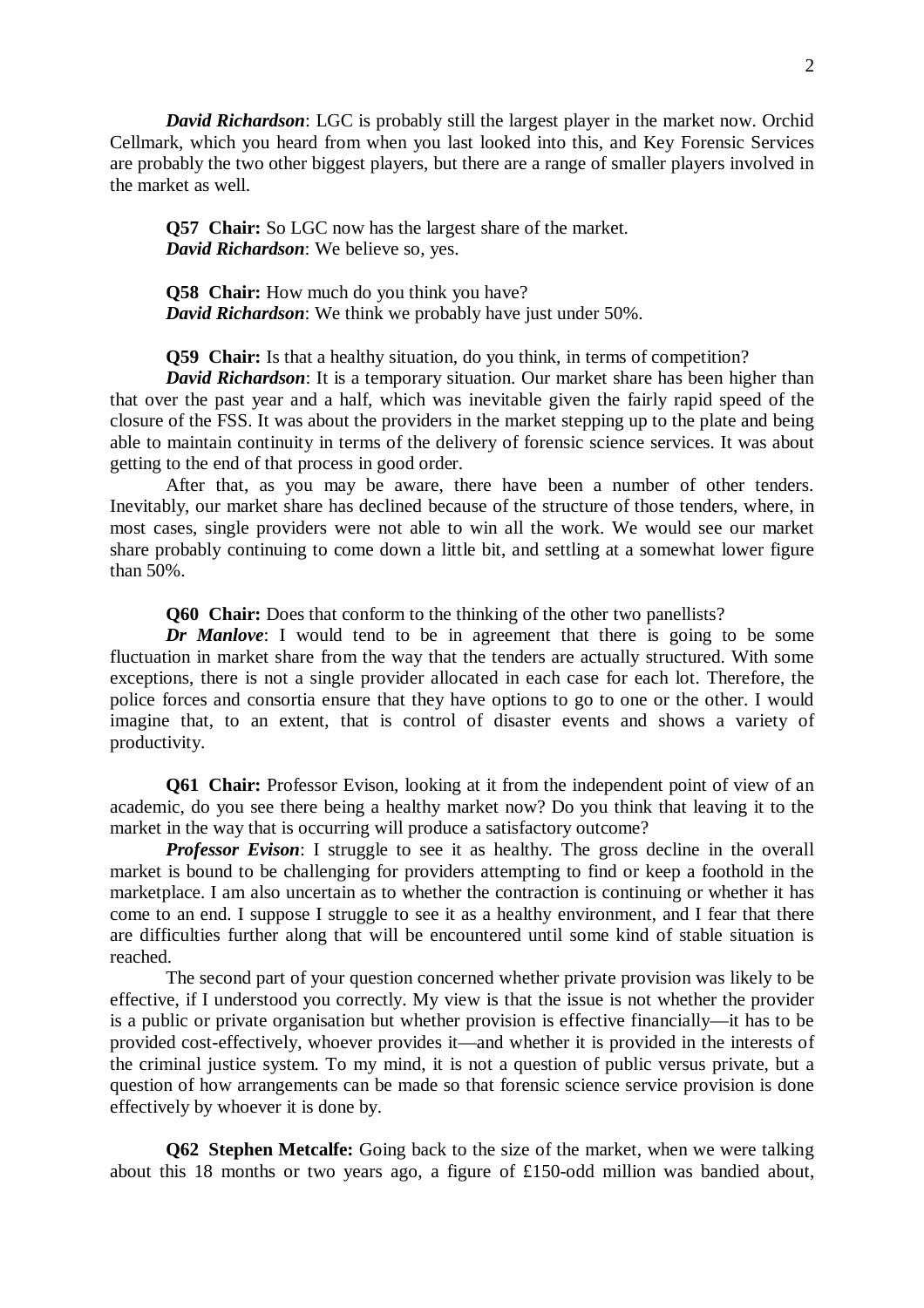dropping to about £120 million. The Home Office now estimates that the market is around £80 million to £90 million. First, is that a figure that you recognise and you would agree is around the size of the market? Secondly, why do you think it has contracted so much more quickly than the projections of two years ago?

*Dr Manlove*: To answer the second part of the question first, the speed of contraction is due primarily to the austerity measures and the cost-saving pressures that police are being placed under. There is, therefore, a disincentive to outsource forensic services to the extent that they were, and in-sourcing—whether it is in laboratories or in different manners, such as screening out items prior to examining them even—has greatly increased with the prioritisation of forensic examinations.

 This has all contributed to a great contraction of the outsourced marketplace and, as such, it makes it very difficult for a commercial organisation to predict what demand may be. If one is provided with an estimate of what case numbers may be from a particular tender, when, in fact, the reality can turn out to be a fraction of the prediction, it makes it incredibly difficult for business continuity.

**Q63 Stephen Metcalfe:** You talked about in-sourcing. Bearing in mind that we were in a period of austerity two years or 18 months ago, do you think that this has happened quicker than anyone had imagined?

*Dr Manlove*: I think that the process has accelerated, yes. There is quite a large amount of work that would otherwise have been outsourced to an FSP, rather than as at present, where it is essentially controlled within the policing of crime.

*David Richardson*: Yes, I would agree with all of that. I would say that in our view the market is probably slightly less than that. We think that it is £70 million to £80 million. However, we also believe that that process is not yet concluded, not least because there is continued pressure from the austerity measures and further cuts to come in policing budgets, but also because of initiatives such as Streamlined Forensic Reporting, where the forensics that is done is only sufficient to get to the point where there might be a guilty plea. We think that the process is likely to continue, and I would certainly agree that in-sourcing has been an important factor in the reduction of the available market as well.

*Professor Evison:* A colleague at our centre, Dr Maguire, has tried to bring together some figures relating to market size, and his estimate comes out at a little less than the Home Office estimate at about £70 million. I agree with my colleagues here that a reluctance to outsource is reducing police expenditure. I also imagine that there may be some fear, given the restructuring of the forensic science providers, that it is creating a kind of vicious circle where we would prefer not to spend and we are a little worried about what is going on outside, so we will not spend.

 I also perceive a more medium-term effect, in that forensic science enjoyed years of profligacy. I recall that, in the "Forensic Science on Trial" Report, the Macfarlane report is cited, which refers to the entrenched monopoly of the Forensic Science Service, which enjoyed the gift of Alec Jeffreys' exciting discovery and took several hundred millions of pounds of the taxpayers' money to do something with it. In a way, that created a very artificial world for forensic science to live in, but that world had started to change. Then, all of a sudden, it came radically to an end, and I think that there might be a knock-on effect of a bigger picture that is manifesting itself now.

**Q64 Stephen Metcalfe:** Are you alluding to the market being sustainable in the medium to long term? If it continues to drop, there must be a point at which it impacts on the profits of private providers, dramatically not knowing what the numbers will be, and, therefore, people will be physically pulling out of the market.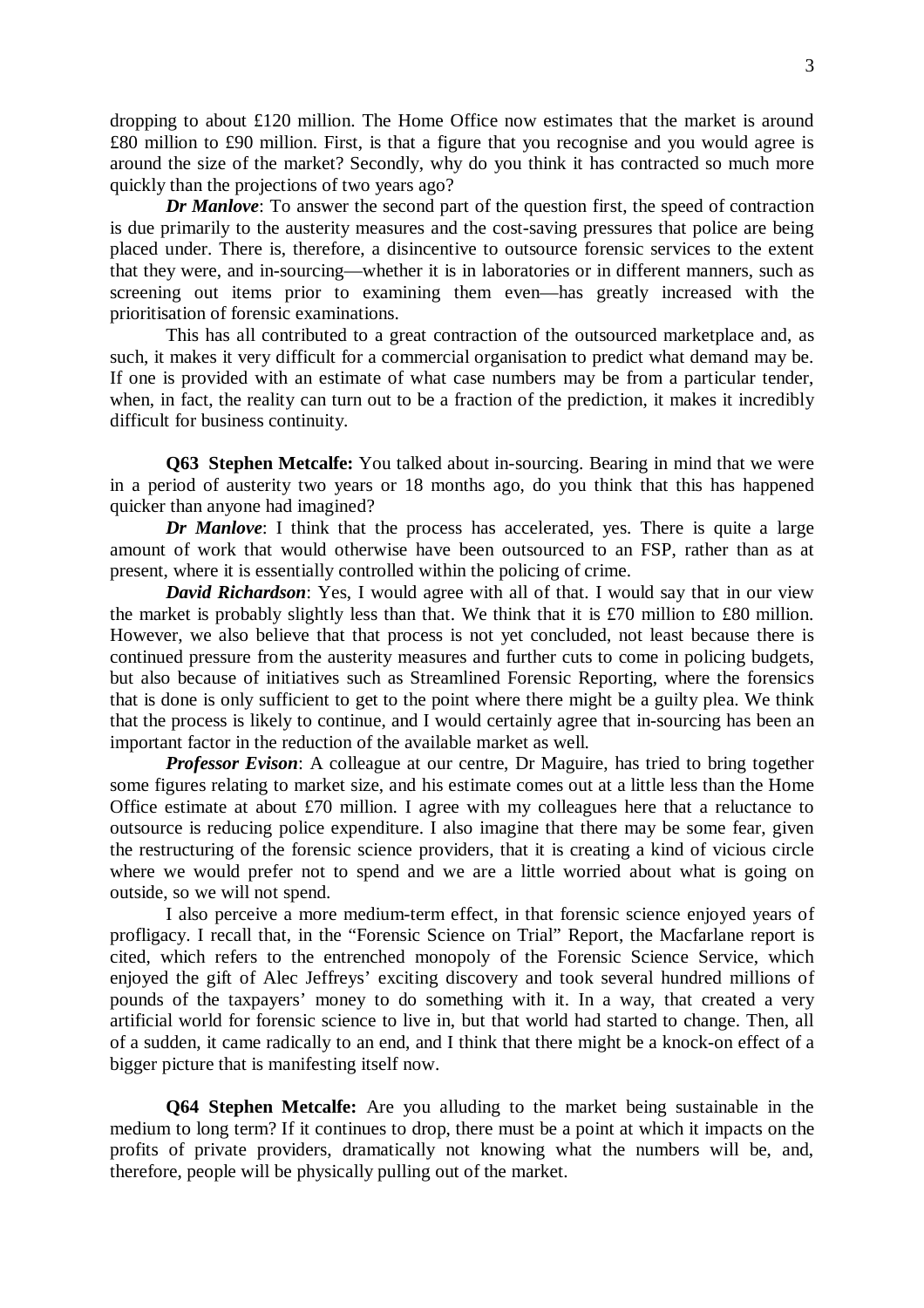*Professor Evison*: If the Government want a viable market, they can have one. The only question is what structure they decide to put in place to create it. At the moment, the customers are in a very strong position to drive down their expenditure, which is driving down the financial viability of the providers, and that is not a healthy situation. My preferred model would be one where the providers can be licensed to provide services and be able to do so at a cost that allows them to make a respectable, if modest, profit. Then the market will be healthy. Issues like research and development can be dealt with; matters of regulation can be dealt with. At the moment, the situation where the police services can act as customers and competitors, and in a sense via the Home Office they are also the arbiters, looks like a model for disaster to me.

**Q65 David Tredinnick:** Do you think that it is all to do with economics, or are the police naturally reticent about outsourcing, and the major issue here is that there would be a better use of police money if there was more outsourcing?

*Professor Evison*: I would be second-guessing what the police think, to a certain extent, but I can understand that they want to keep their costs down. That is perfectly reasonable. There is also a tendency, which is a little bit more of a sensitive issue, for the police to try to keep everything within their mandate and remit and control. In a sense, that is also partly understandable, but since forensic science exists to support the rule of law, it is not necessarily healthy because it brings with it certain risks to do with the independence of the criminal justice process in relation to forensic science.

**Q66 Stephen Metcalfe:** Thank you for answering my earlier question so fully.

 Mr Richardson and Dr Manlove, you are trying to operate in this shrinking, changing market. Do you see it becoming unsustainable at some point if the market continues to shrink as it has?

*David Richardson*: It is quite difficult to say that it will become unsustainable. There are some challenging aspects of the market at the moment, and Professor Evison has touched on some of them, but what we have seen in forensic science probably over the past 10 years or so has been a series of peaks, followed, if not by troughs, certainly by periods of some stagnation in market development. This may just be another one of those, but clearly the economic situation is not helping that.

 In relation to the other matter, the commercialisation of the parts of forensic science that have been commercialised has brought tremendous benefits in terms of improved turnaround times, reduced costs and so forth. Those benefits are clearly available to the police to access in relation to other aspects of forensic science that are currently not in the commercial domain. For example, if that were done by police forces, you would see the available market beginning to grow again.

 I do not like the word "unsustainable" because it implies crisis and potential disaster, and I certainly do not see either of those things on the horizon.

**Q67 Stephen Metcalfe:** The Government have a role in all of this, and you have touched on that. One of the criticisms at the time of the announcement of the closure of the FSS was that the Government did not have a strategic view of forensic science. Do you think that a strategic view has now emerged about their approach to the market and about forensic science generally?

*Dr Manlove*: I am a little unclear on what their strategy may be at present. There have been a vast number of changes in the market within the last couple of years. To be honest, everyone is possibly trying to come to terms with that—both the police and the commercial providers. As a commercial provider, and Mr Richardson is in exactly the same position, we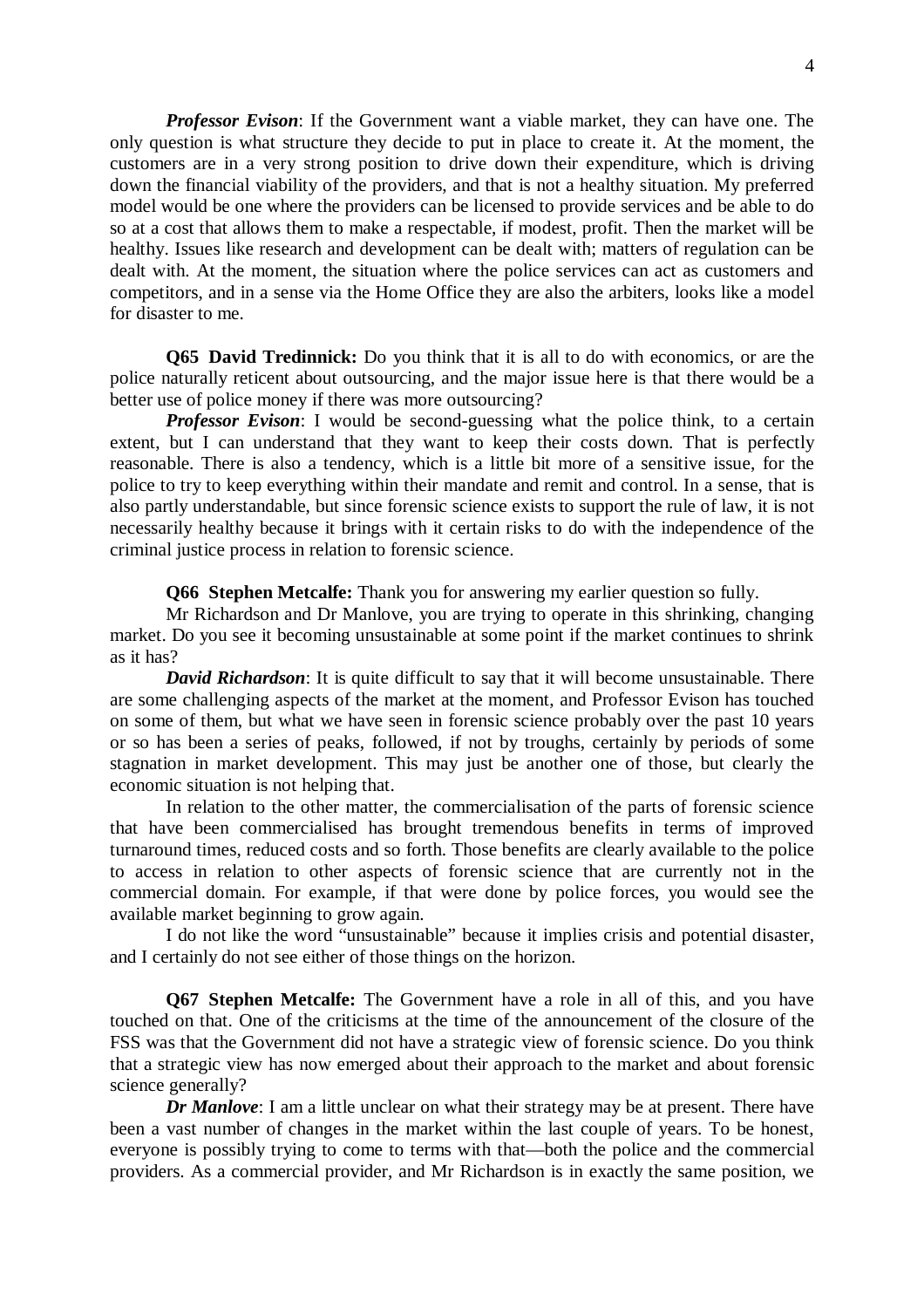have risen to every challenge that has been asked of us. We have been asked to provide services that we have been in a position to deliver as requested. There now needs to be a settling period—I don't think we are quite at the point where there will be—when we can regain the direction in which forensic science is going, but you will forgive me for not being exactly clear on what the present strategy may be.

*David Richardson*: I don't think that there is a clear strategy at the moment. Some of the mechanisms for that exist, such as the forensic science policy group, but so far that has had very little—if any—interaction with the suppliers, and that is clearly a fairly important part of the equation. It has been a very difficult period because of the speed at which things have had to be done.

I am not sure that I see much prospect of stability because there are still trends in the market, but it would be useful if the various stakeholders—the police, the Home Office, academia and providers—were to get round a table and debate what kind of market they would like to see evolving over the next few years rather than, as at the moment, it being left to the outcome of the tender process. That in itself is clearly driven by a number of things, such as pricing and the police desire to have the work done by outside providers. That is not being done, in my view, with an overview or in a strategic direction at the moment.

**Q68 Stephen Metcalfe:** What about the issue of transparency? You mentioned getting the stakeholders round a table. That requires a transparent approach. Are you saying that that is not being adopted either and that there is still some clouding of the issue?

*David Richardson*: I think that it is cloudy at the moment, but part of that, as Dr Manlove said, is because we have been through that transitional period. It has been one thing after another. In the last three or four months there have been three tenders, and about 45% of the market has potentially changed hands. That is a bigger transfer than the Forensic Science Service closedown. It has gone a lot faster and it was almost unremarked. That is astonishingly disruptive to providers and, I am sure, to forces as well.

 It is difficult for our scientists; that is the other thing. In all of this, we talk about the big picture and companies gaining or losing market share, but these are scientists. They are highly intelligent and motivated people, who are looking to the future with a degree of uncertainty. As a leader of one of those organisations, that is a worry and concern to me.

**Q69 David Morris:** Aside from the Metropolitan police taking over the FSS Lambeth lab, has there been more police in-sourcing of forensic work?

*David Richardson*: As a general comment, I would have to say yes. Some of that has been around specific areas of forensic science. For example, we see more firearms work going in-house, and some other areas as well. There has been more work done in police submissions units. I touched on this when I was last before you. Increasingly, commercial providers are being sent material to analyse rather than being involved in the strategic overview of the case, which I see as a retrograde step, and it has probably been happening more. There are some important exceptions, with some forces having chosen to go down a different route.

**Q70 David Morris:** If a police lab is accredited to ISO 17025, is there still a risk to criminal justice?

*David Richardson*: I am sorry; I am not sure that I entirely understand the question.

 **David Morris:** The question is: if it has been accredited on a commercial basis, is there a risk there to criminal justice?

*David Richardson*: Accreditation provides a very important foundation for quality. It cannot of itself ensure quality, but it is an important standard. We have for some time suggested that the regulator should have statutory powers to enforce it. The standard should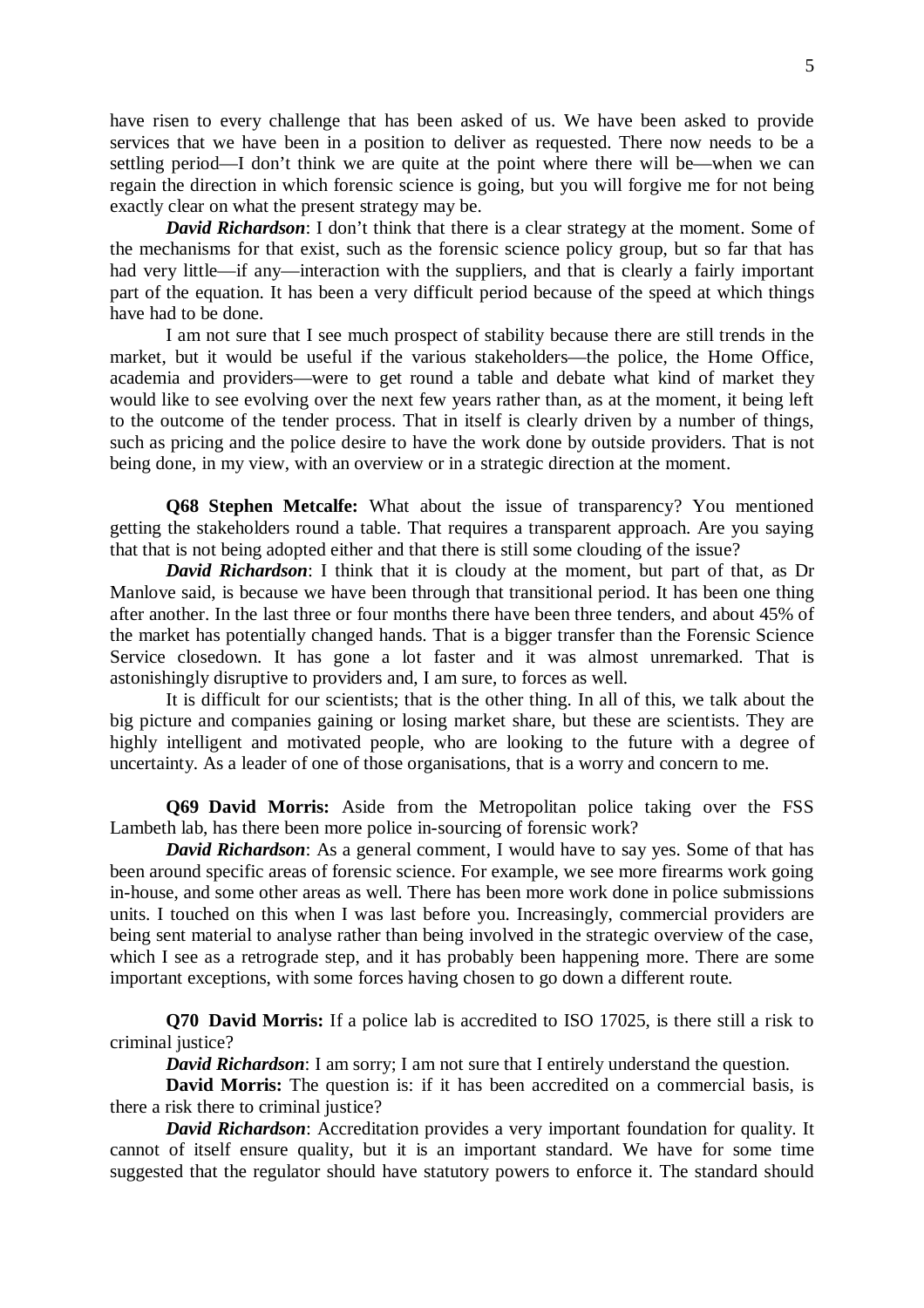be there to give a level playing field for anybody submitting evidence to the criminal justice system. That is possibly an area that you may want to think about further. It is important, though, for all the providers to have quality systems around and built on 17025, over and above the basic requirement.

#### **Q71 Chair:** Are there any other comments on that aspect?

*Dr Manlove*: I certainly second what has been said by Mr Richardson. It is essential that the minimum standard is ISO 17025 for forensic science providers. There is a dichotomy in provision to the criminal justice system at present, in that some of the police laboratories hold the accreditation standards and some do not. Although most are striving towards that standard and developing their own quality systems and working in the same spirit of the system, whilst it is mandatory for a forensic science provider to hold ISO 17025 to be able to provide services to the criminal justice system, it is not mandatory at present for police laboratories in the same manner.

**Q72 Chair:** From an academic point of view, and independent of the people with commercial interests, has there been any evidence that this lack of accreditation or in-sourcing has had a detrimental impact on criminal justice?

*Professor Evison*: Presently I am not aware of any, but it needs to be asked whether the reason that the Forensic Science Service, for example, was established in the first place was to increase the distance from the investigation of the Forensic Science Service's analytical process. Having the police service be the investigator and the scientist can lead to too close a relationship between the two processes.

 With the best will in the world, there is always a danger of confirmation bias, an honest and virtuous attempt to find the answer that is being looked for. That may not necessarily be the right answer—the term sometimes used is tunnel vision—and it can be an honest mistake. In principle, there should be separation between the police service investigative process and the forensic science analytical process—and maybe, to an extent, the scene of crime examination process. They are just little protections.

 **Chair:** It just seems to me that the public might believe that the exact opposite is the case if they followed some television series.

**Q73 Sarah Newton:** I would like to pick up on the whole issue of creating a level playing field among the defence, the police and the private companies that provide forensic science to the criminal justice system. I am looking particularly in the context of regulation. We have heard that it is very unequal and that there is an alarming lack of an equal playing field in the quality standards that can be adopted by different parts of the system. We have touched on this a little, but would you describe whether you feel that statutory powers should be given to the Forensic Science Regulator?

*Dr Manlove*: I believe that the Forensic Science Regulator should have statutory powers but not just to be able to regulate the quality of the marketplace, as is widely perceived in terms of the forensic science providers and the police laboratories. There is one grey area at present that seems to fall through the gaps, and that is the defence scientists.

 A percentage of our company's work is review, where we are working on behalf of defence solicitors and barristers. As such, we carry out our work in exactly the same way as we would carry out our work on behalf of police customers: where we receive a request, we analyse it and produce an unbiased, impartial report addressing the queries that have been asked. We have had to obtain the quality standard; we have jumped through many hoops and attained the highest standard. Our scientists all perform in the manner that would be expected when working for the police if they are working for the defence as well. A number of issues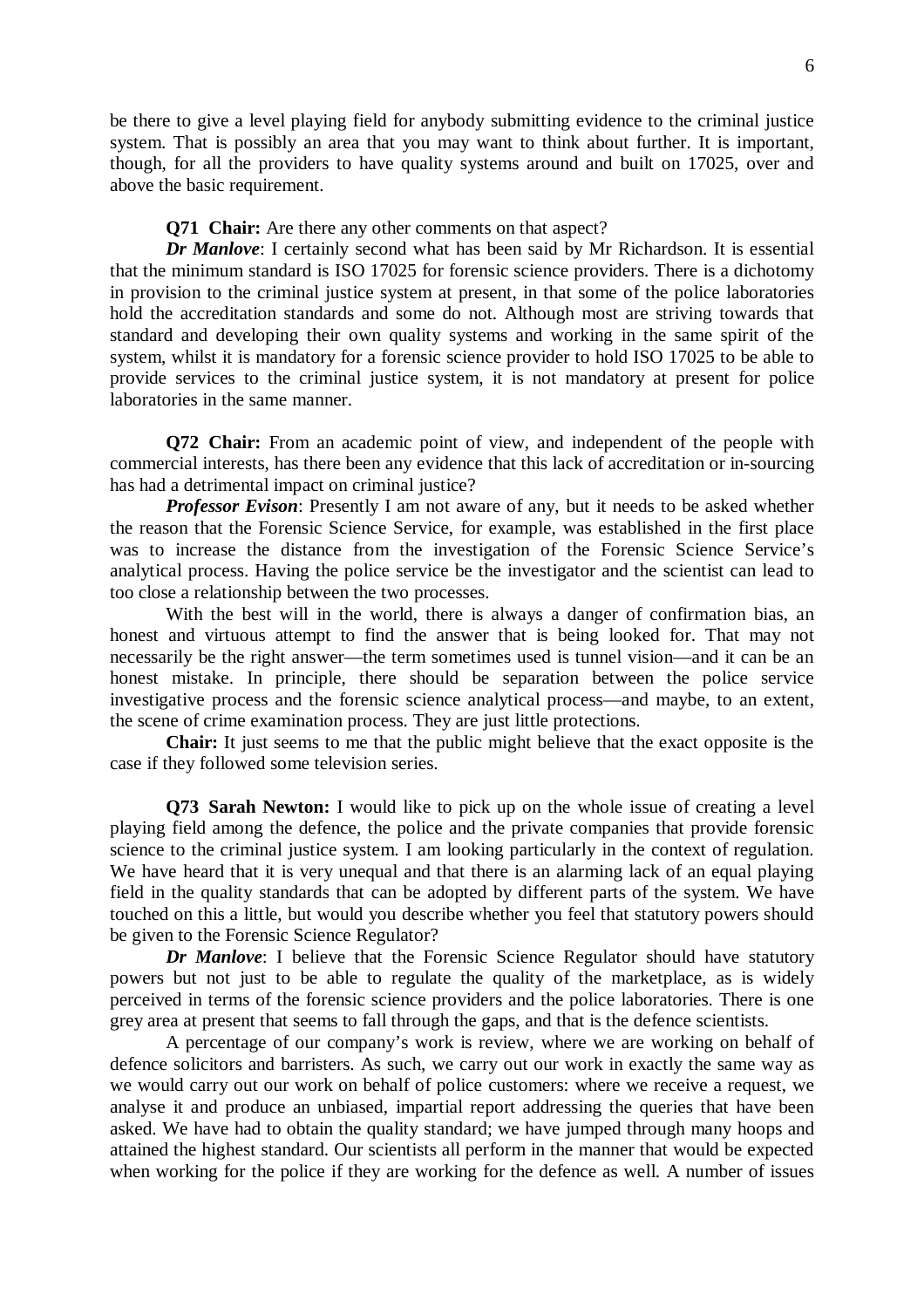spring from this, not least that several of the defence scientists and companies do not have quality standards, or the quality standards that they have are not necessarily of the same bar as 17025.

 Further, when one is working for the defence, we are often now doing original work, because the work has not been done in the first place due to streamlined submissions. This is not necessarily subject to the same review by the prosecution as the prosecution work may be by the defence, and we believe that this is also an area that ought to be highlighted.

**Q74 Sarah Newton:** That is very concerning, I am sure. You touched on the defence side; so you very much believe in regulation. Are there any other examples that you can give us where the lack of regulation has caused problems along the lines that you have described? This is a question for any one of you to answer.

*Dr Manlove*: I do not want to go into specific details in this forum, but there are specific examples of individuals practising in areas in which they are not competent to practise. They are able to go into a court of law, reviewing the evidence of a competent scientist. Their evidence is not always accurate and not always correct, and may well distort the evidence to the court. When the jury has a choice between one individual and another, and they do not necessarily have the understanding of science to be able to choose between them, it can cause great problems for a case.

**Q75 Sarah Newton:** That is a very powerful case for regulation. Would anybody else like to comment?

*David Richardson*: The only thing that I would add is that inevitably, if it is an unlevel playing field, there comes a point at which you have to ask, "Is the additional cost of being an accredited provider in this field really justified, because we are up against people who do not have to reach those standards?" Sooner or later, you have to consider whether you want to continue to offer services in that arena. That cannot be in the interests of the provision of forensic science to the criminal justice system. So the levelling up of that playing field is an urgent requirement. There is, I believe, a deadline for police labs to be accredited by November of this year. I think that is still in place, although it stems from something that came out of the treaty of Lisbon so it is a slightly unclear position at the moment, given our stance in relation to that.

 There is a further question, which is exactly what is being accredited and what the scope is of the accreditation. Because you cannot just say that a force is accredited; accredited to do what, and where, are important questions as well.

**Stephen Mosley:** Dr Manlove made a strong statement but said that he did not want to discuss it here. Is there any way that we can take it offline at all, Chair, because I am concerned about what was said there? Is there any way that we can look at it?

**Q76 Chair:** Perhaps you could direct us to some cases that give you concern. *Dr Manlove*: Right. I shall do that at a later date.  **Chair:** Thank you, and thank you, Stephen.

**Q77 Sarah Newton:** We have heard very powerful evidence for the need for regulation. Should that regulator be more independent from the Home Office?

*Professor Evison*: My view would be yes. As I suggested in my written submission, I would like to see a licensing model where the provider is licensed to provide forensic services. The regulator's job is to make sure that their procedures and standards are up to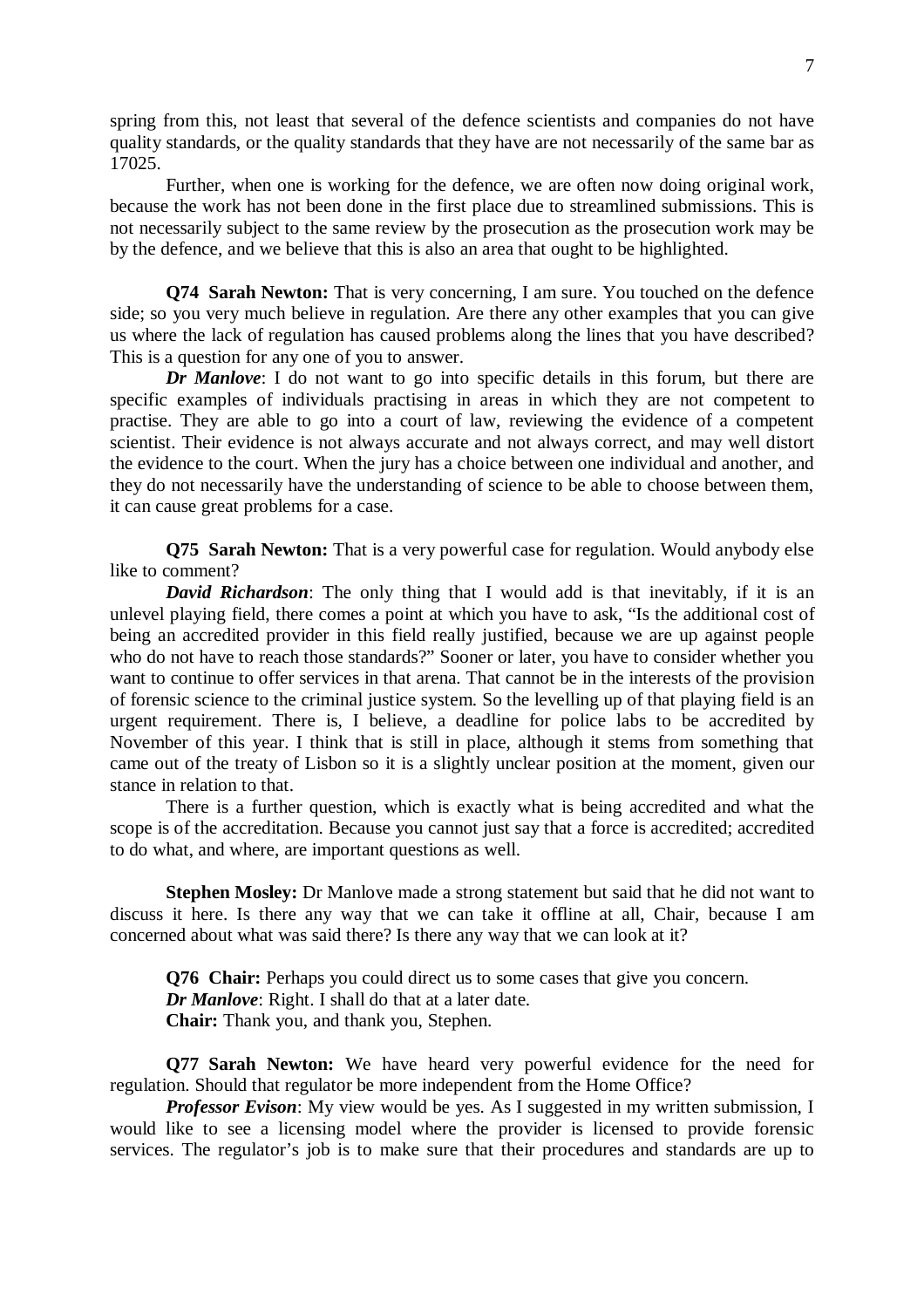scratch. If they are not, they should lose their licence, if you see what I mean, or there is a risk that they will. That would be my preferred structure.

I also would not like to see the licensing body being the Home Office; I would like to see it being an independent body, somewhat analogous to Ofwat or a body of that kind.

**Q78 Sarah Newton:** Dr Manlove, would you like to comment on that as somebody who has had to participate in such a system?

*Dr Manlove*: In terms of licensing, the Forensic Science Society is at present taking measures to look at assessing individuals for accreditation. Indeed, I know that the society has applied for chartered status. It is ideally placed to be conducting these assessments. One thing that I would stress, however, is that we have a number of sole practitioners whose contribution to the CJS is very valuable, and the costs of this should be very much to the fore; if it is over-expensive, such people may decide, albeit on a far smaller scale than one of the FSPs, to withdraw their services from the market.

 Whilst ISO 17025 has its place, giving us an excellent management structure for firms and providing the areas of technical performance to which we may become accredited, I believe that there should also be a level of accreditation for each scientist—a registration process of a type. For an FSP to bear a significant cost in relation to each member of staff for registration, in addition to the maintenance of 17025, we unfortunately have to bear in mind the commercial pressures that we are under, given the market that we have.

 As such, while I would encourage such a measure, it would have to be cost-effective. When we had the CRFP, that was one model that could be taken. I understand that it was heavily subsidised; the cost was in the order of £170 a year per scientist. I may have that figure wrong, so forgive me. That was not mandatory at the time. Having gone through that process, and expecting members of the judiciary to be asking me about my registration status, as time went by it did not seem to be a system that was widely bought into; indeed, it was abolished a few years ago, as we know. There is somewhat of a vacuum at present, and we need to have that filled. It may well answer a number of the issues that I have just raised.

**Q79 Sarah Newton:** Thank you. Would anyone else like to comment on the issue of statutory regulation?

*David Richardson*: I can only say that we have found in our work with the regulator that he has taken a very independent and forceful stance on a number of things, and we welcome that. We think it is important that the regulator is robust in that regulation, and that is what we have seen. I recognise, though, that as a large provider we may find it easier to work with that regime than other smaller providers.

**Q80 Chair:** Will you put into perspective, Mr Richardson, your earlier comments about ISO 17025? It is a big cost, and there is presumably a cost in getting to that standard and a cost in maintaining that standard. I presume, given the scope of the work that you do and the wide range of services that you provide, that the cost would be quite substantial.

*David Richardson*: Yes, it is very substantial.

#### **Q81 Chair:** What is the order of magnitude?

*David Richardson*: It is difficult for me to put a figure on it because a lot of the people involved in the process of getting accreditation for a particular thing that we are doing will clearly have other jobs that they are doing at the same time. It is difficult to say whether 5% or 10% of somebody's role was about accreditation.

We acquired the intellectual property of a thing called DNA Insight from the FSS. In fact, we got that accredited yesterday. We have been involved in that process for a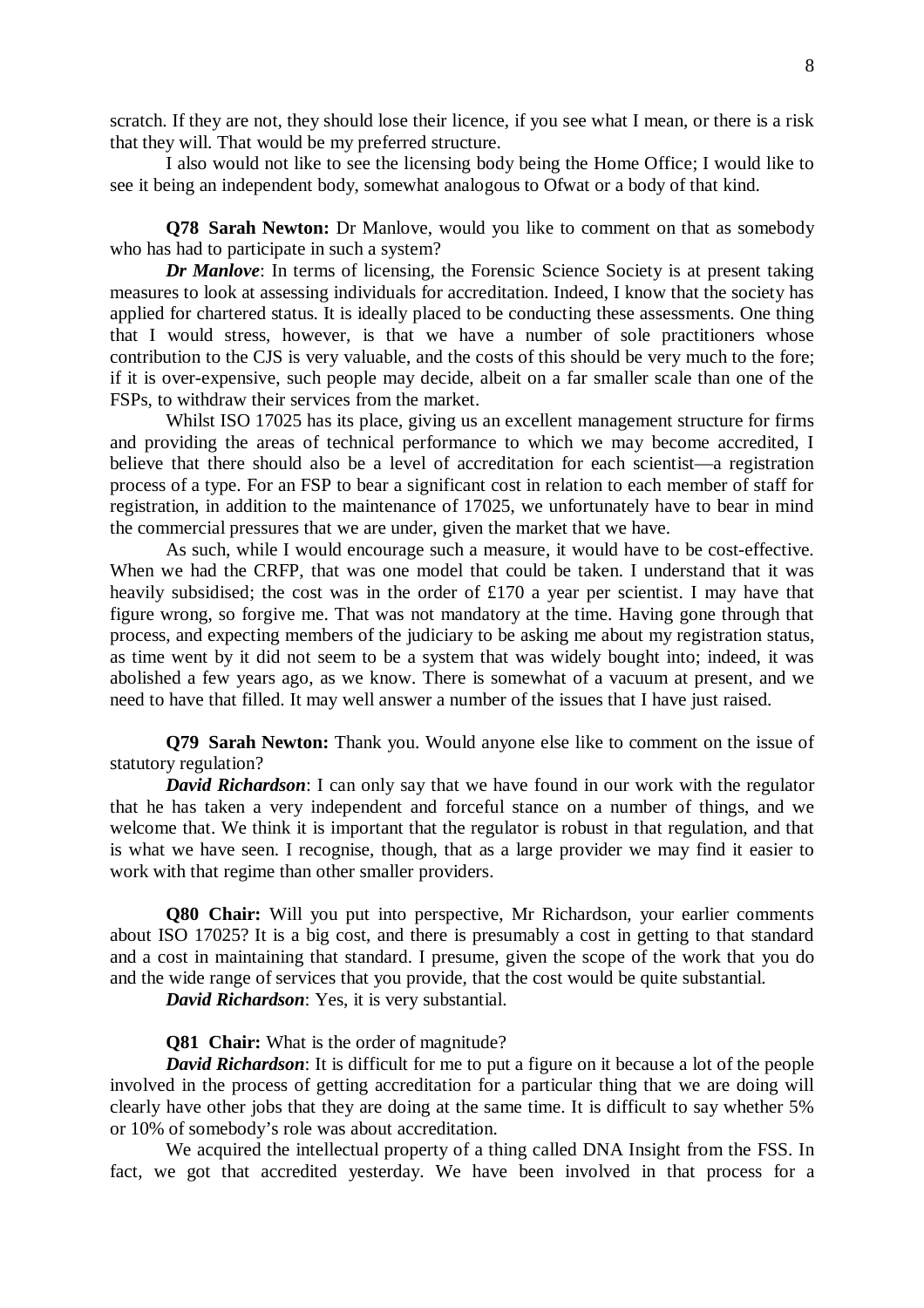considerable number of months—probably at least a year. There has also been some development involved of the software, and there are training and methods to be developed. You can tell that it would have involved a considerable number of people, and this is just one piece of new software that we are introducing to try to speed up the process. Multiply that across 83 or certainly over 80 accredited methods now and the need to keep up the training on all of those, and you can see that it is a very significant cost.

**Q82 Graham Stringer:** Professor Evison, you said that R and D could be dealt with. Is it being dealt with? How easy is it to get money for research into forensic science? *Professor Evison*: It is extremely difficult and has been for a long time.

**Q83 Graham Stringer:** So it is not being dealt with. *Professor Evison*: No.

**Q84 Graham Stringer:** That is a very clear answer. Do you want to expand on it? *Professor Evison*: Traditionally, the research councils have not funded forensic science very much. Occasionally they do, but their remit is to fund highly innovative basic science research. Unfortunately, forensic science rarely meets the standards of the basic science peer-review college that one applies to. My own frustration during the life of the Forensic Science Service was that, as well as enjoying an entrenched monopoly in service provision, it also enjoyed an entrenched monopoly in Home Office-funded research. So I found it very difficult to get my own research off the ground using funds from the United Kingdom. I managed to fund my research from US funding sources.

 I believe that there were wider consequences for the criminal justice system, although it might be a consequence of my own frustration, but I worked on low template DNA analysis at that time. I could not get any funds from the Home Office to promote that research; I was funded by a US funding body. The Forensic Science Service eventually developed low copy number DNA analysis, and I would hear stories from police officers in Merseyside that the charge for low copy number DNA testing on a handgun was £15,000.

I also heard that one of the Yorkshire coroners—maybe the Humberside coroner—was quoted a fee of approaching £500,000 for the identification of the remains of two individuals who were killed in a very violent air accident. As a researcher, scraping pennies together to try to do the research, to find that Home Office policy prevented me from receiving enough money to do the research, and then to find that these seemingly vast sums of money were being charged to do the very tests that I was aiming to develop myself, was very frustrating.

 When the Omagh bombing trial collapsed, my heart sank because, again, low copy number analysis featured centrally in that case. I felt that if the Home Office had fostered a wider dissemination and development of that forensic technique and many others, these sorts of situations would be less likely to arise. Methods would be validated in a competitive and pluralistic academic environment. In science, if you have a smart idea, you can guarantee that somebody else has one as well; they will be trying to get there first and trying to publish first. If you publish first, they try to repeat or falsify your findings. That is how science progresses as an engine of finding fact. An entrenched monopoly is an expensive and not particularly effective way of doing that, in my opinion.

**Q85 Graham Stringer:** Have either the closure of the FSS or the Home Office review helped access to research funds?

*Professor Evison*: No. I cannot identify any way that they have. It is a very difficult thing to do. It is very early days. The research councils will still have their peer-review colleges. They are unlikely to have changed very much. Their views of forensic science are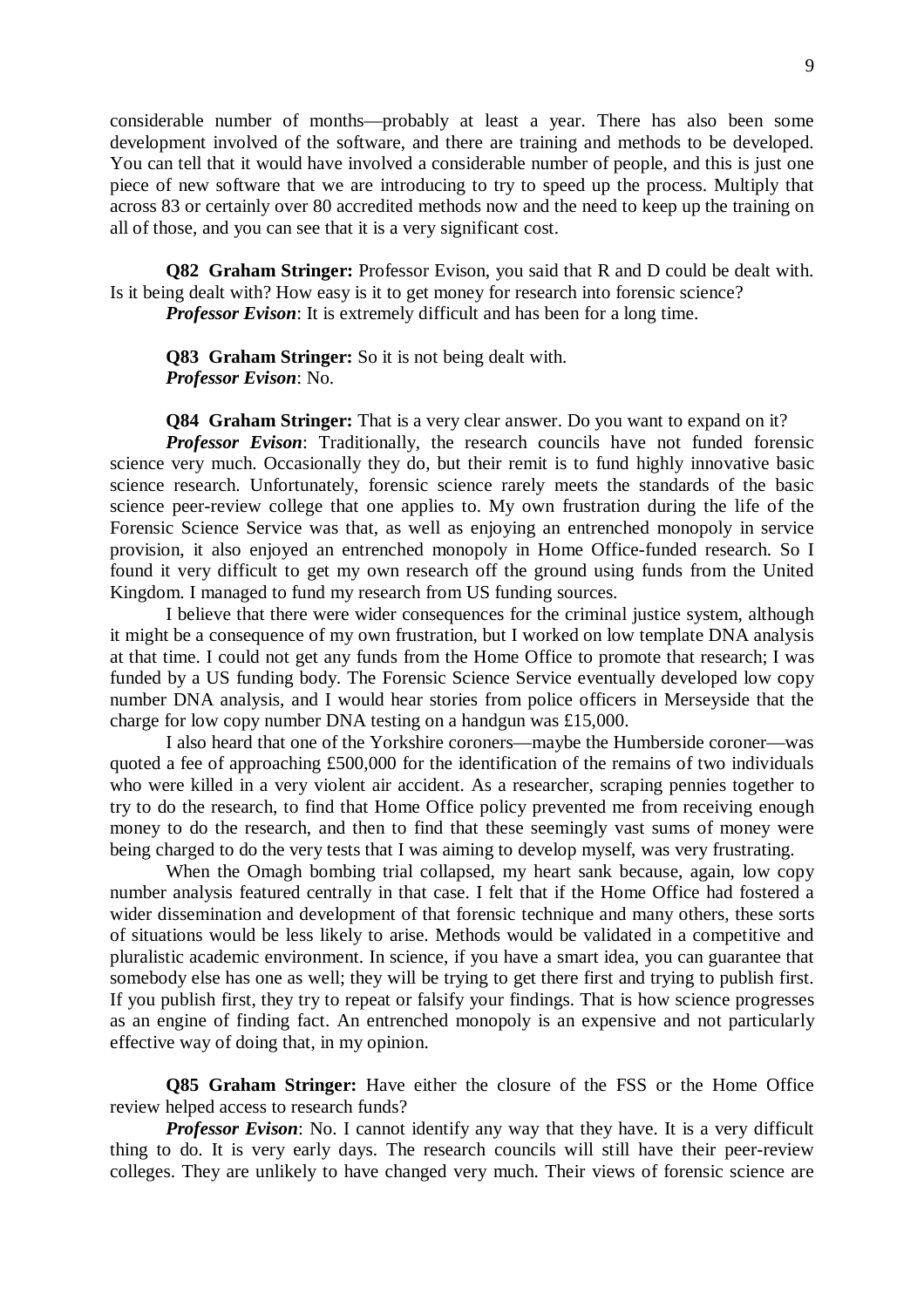unlikely to have changed very much. They tend to be populated by established research council-funded academics, very few of whom are likely to be interested in forensic science, so they are not likely to be allies of your proposal. The Technology Strategy Board route looks promising, but again, I think it was said in the "Forensic Science on Trial" Report in 2004-05 that that route should be pursued.

 A couple of issues arise from that. One is that the technology transfer partnership route usually requires an idea that is close to market, and I do not know how many institutions have suitable close-to-market research findings that are suitable. Also, I do not know which of the private providers now can offer some supportive match funding, which is often required to fund these sorts of projects. So, no, I cannot see any evidence.

**Q86 Graham Stringer:** I was intrigued by your answer to Stephen Metcalfe, when you said that forensic science had been through a period of profligacy. Would you expand on that?

*Professor Evison*: My perception, repeating myself a little, is that Professor Sir Alec Jeffreys made one of the most exciting scientific discoveries of the 20th century, and that was gifted to the Forensic Science Service along with several hundreds of millions of pounds of taxpayers' money for DNA rollout. The Forensic Science Service, after some understandable glitches, made a very good job of it, but one might argue that under those circumstances it would have been a little bit inexcusable if they had not done so.

 I felt, as I have already said, that they had a rather proprietorial attitude both to the market, as discussed, but also to research and development. They enjoyed preferred supplier status in the early days of the emergence of a competitive marketplace, and I kind of wonder what more could have been done to help them on the way to survival in a relatively free market. I feel it is a question of cultural ethos as to why the Forensic Science Service was unable to adjust in those circumstances, and part of the reason why is that, in a way, they had had it a little bit too easy. They had a monopoly that was funded by the taxpayer. My perception, my opinion, my feeling is that they could not change their ways.

**Q87 Pamela Nash:** Mr Richardson, I understand that a quite considerable number of FSS staff went to LGC. How many of those transferred under TUPE regulations?

*David Richardson*: We employed about 148 or 149 ex-FSS people, but I don't believe that very many of them came under TUPE at all.

**Q88 Pamela Nash:** Did any? *David Richardson*: I am not aware that they did, no.

**Q89 Pamela Nash:** Why was that the case?

*David Richardson*: A number of different circumstances were involved. The most significant transfer came with the closure by the FSS of the Wetherby facility in the north of England. At the time, it was decided that that facility was going to close, and we made an offer to open a new facility, in fact, in the scientific support unit of one of the north-east forces at Wakefield.

The staff who were in the Wetherby lab were offered a choice of routes. They could take TUPE; they could take redundancy if TUPE was not relevant to them or if they did not wish to take it; or we had a voluntary transfer, whereby they could come across to the new laboratory, in return for a payment that had, in its mirror, a change in some terms and conditions. We took just over 20 of those staff on that voluntary transfer scheme. We recruited a further 27 or so people who had taken the redundancy payment but who then came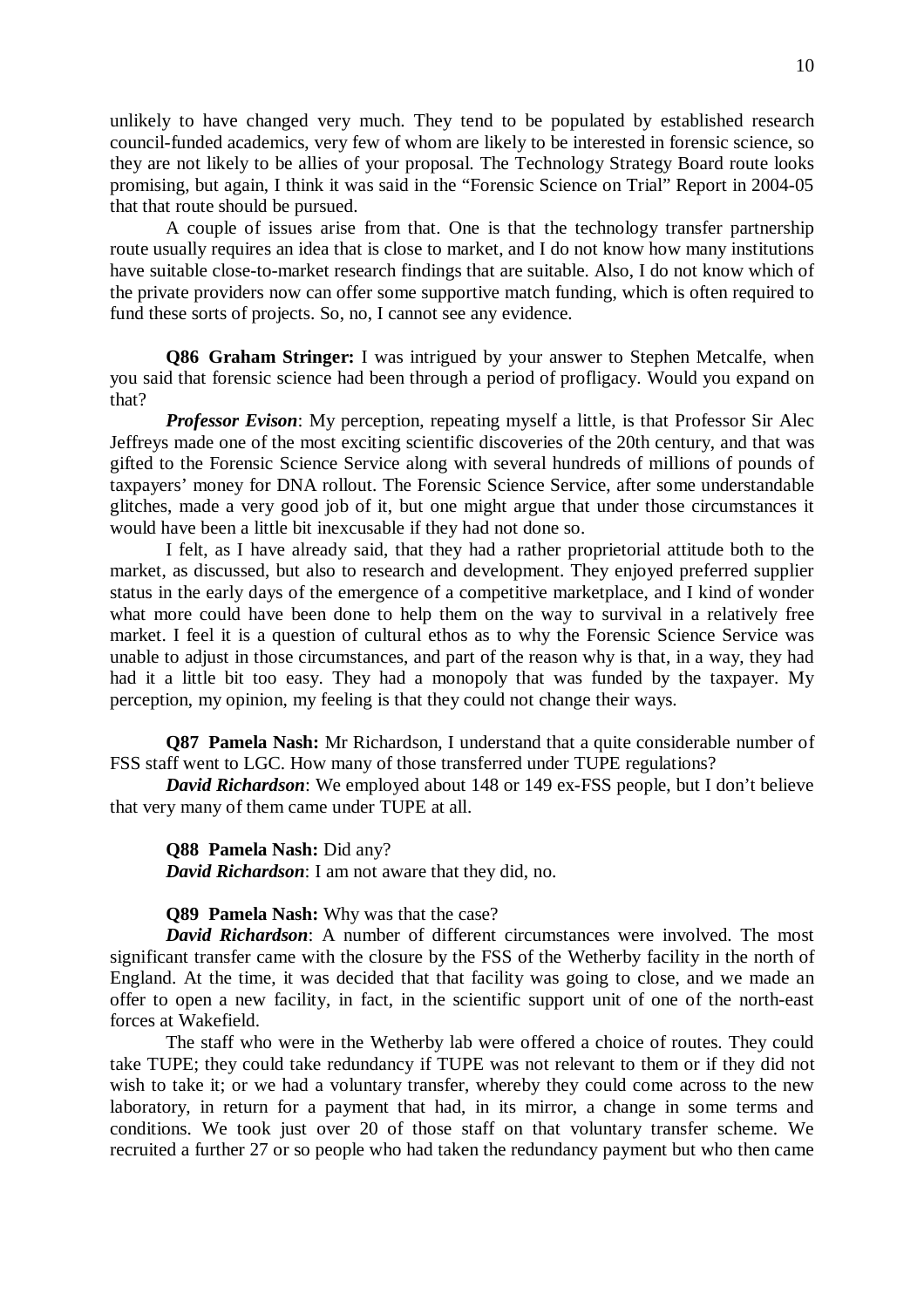to us on the open market; we were advertising on the open market, and they came to us through that route.

**Q90 Pamela Nash:** We took evidence from Prospect last week. I shall read what Ms Kenny said in evidence. She said: "Through a combination of effectively scaring people…they"—LGC—"encouraged people not to exercise their TUPE rights". Is that something that you recognise?

*David Richardson*: That is nonsense.

**Q91 Pamela Nash:** Why did people choose not to transfer? I know you have explained that, but I am not clear why.

*David Richardson*: People had different circumstances, I am sure. There were some, for example, who might have felt that the journey to Wakefield was too far for them and, therefore, that for them personally redundancy was a better way to go. There may be some who felt that they were prepared to take their chance on the open market. There were others for whom the voluntary transfer made sense.

 The terms and conditions were driven by the needs of the force; we did not just pluck them from thin air. It was our customers who required a particular sort of service and particular availability, and, therefore, some terms and conditions needed to change. Those people made a choice that, for them, that would work and that would be okay. That is what was behind the fact that not everybody went down the same route.

**Q92 Pamela Nash:** Of the 148 who transferred, how many are still with LGC?

*David Richardson*: All of those who transferred over at Wakefield are still there to my knowledge, but there may be ones or twos. Probably the vast majority of the others are still there, but it is right to say at this point that we recently announced that we are going to make some redundancies, driven by a tender the result of which was announced a month or two ago. It is inevitable that some people who transferred to us from the FSS will now be part of the consultation process that we are in the middle of with our staff around those redundancies. Some of them may well leave as a result of that process.

**Q93 Pamela Nash:** Are you able to tell us today how many that will affect?

*David Richardson*: I cannot, because we are in the consultation process. Until that is concluded, it will not be clear how many are involved.

**Q94 Pamela Nash:** Are those staff who have transferred in similar positions to those that they would have been in at FSS? Are their expertise and skills being used with LGC or are they in different jobs?

*David Richardson*: Broadly speaking, I would say that they are. It is difficult with those kinds of numbers to be absolutely clear that everybody is doing exactly the same job. Indeed, I can probably be clear that they are not, as there are bound to have been some changes. Broadly, it is not in our interests to pay for skills that we do not use, and it is not in our interests to recruit people who have skills at a much higher level than we would use, because those people inevitably get bored and unhappy. Broadly speaking, they will be doing similar kinds of jobs to the ones that they were doing previously.

**Q95 Pamela Nash:** Professor Evison and Dr Manlove, since the closure of FSS, have you seen evidence that a considerable number of skills went out of the workplace? Obviously people have left, but are the skills of those who have stayed in forensic science still being utilised?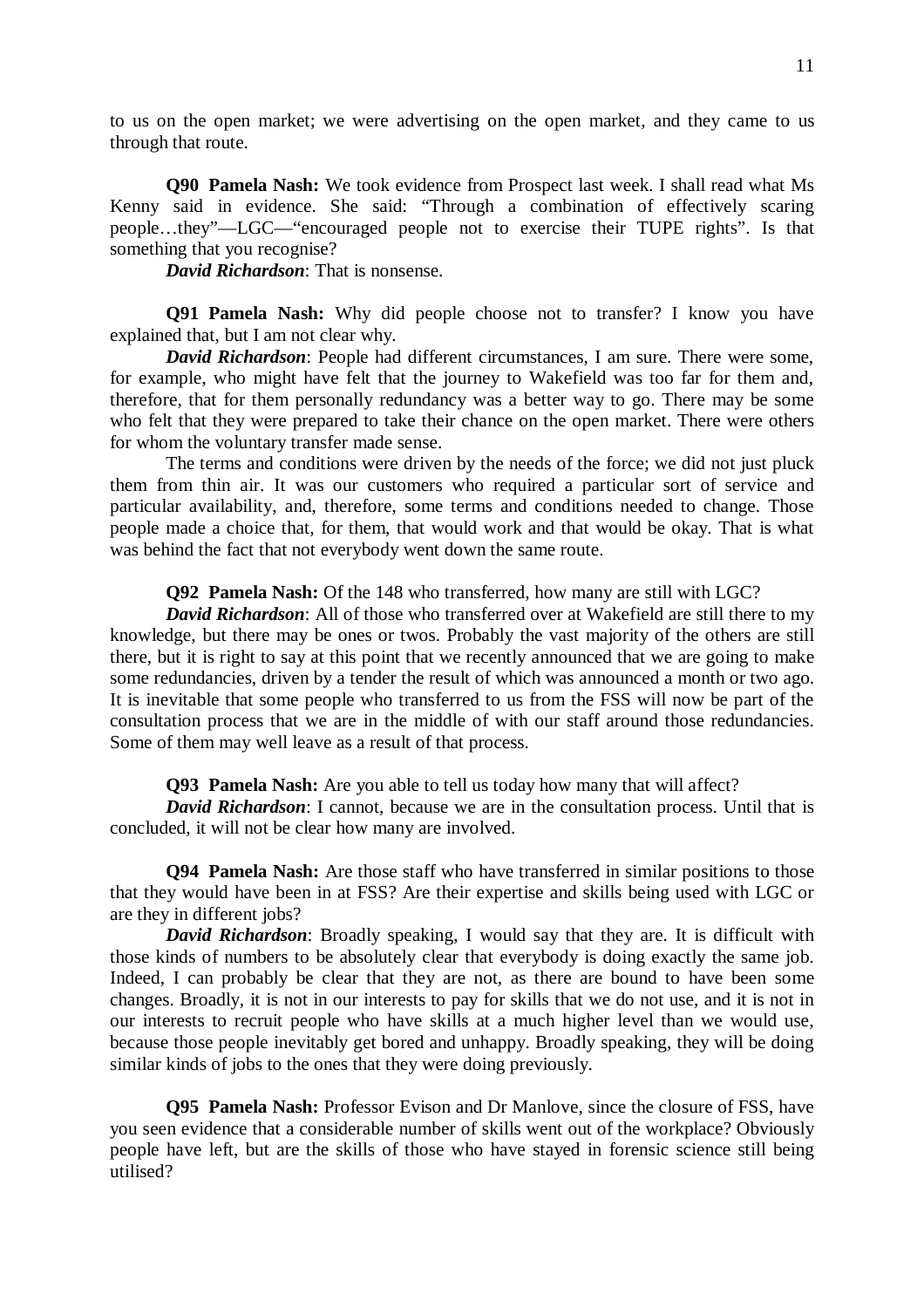*Dr Manlove*: From my direct experience of recruiting individuals from some of the laboratories, I am aware, certainly from the Forensic Science Service Chepstow laboratory, that in the order of 80% of the staff are no longer practising in forensic science within an FSP. With other laboratories, the percentages may differ slightly. However, there has been a vast exodus from the marketplace of individuals who feel that it is unpredictable and is no longer the job for life that it was, that it does not offer the security or, quite simply, for domestic reasons—their children are in school, their partners have jobs in situ and they cannot necessarily move. There is a variety of reasons as to why it has happened. One may expect there to be attrition of staff if a considerable geographical relocation is required.

**Professor Evison:** I can tell you that some forensic scientists have gone into academia—probably a very small proportion though. Over the last two years, my own institution has recruited three former Forensic Science Service scientists and one former LGC scientist. Although their opportunity to practise is likely to be very much diminished, the good thing is that they will be able to pass on their knowledge and experience to another generation. My feeling is that this is a problem that will take a long time to resolve itself, and that is probably one of the good things that can be done.

*David Richardson*: May I add to that, Ms Nash? With the reduction in the size of the market from, say, £150 million to £180 million down to under £80 million, it was inevitable that a large number of forensic scientists were not going to have employment in the industry any more, because the industry is smaller than it was. Whether or not the FSS had stayed around, there would be many fewer forensic scientists working today than were working two or three years ago. That is just the market, I am afraid.

**Q96 Chair:** I want to push you a bit further on your response to Pamela Nash on the conflict between your evidence and that of Prospect. The word "nonsense" may be your answer, but it is not an explanation.

 There is a clear conflict of evidence between yourselves and Prospect. Given that I have had some years of experience, going back to when Mrs Thatcher brought in the TUPE regulations in my previous incarnation, it seems to me pretty unlikely that professional people who value things like the benefits of continuity of service that come with TUPE would not choose to move to a new employer with TUPE but would go on a voluntary arrangement that is outwith TUPE. It just does not seem logical.

*David Richardson*: The comment that, as I understand it, was made by Prospect was that we had scared and frightened people. That is, in my view, nonsense.

**Q97 Chair:** That is nonsense, you say, but what is the explanation? It is not a logical position for somebody to choose not to take TUPE when they are moving to a new employer. I agree that there are people who, for the domestic reasons that Dr Manlove mentioned, may not wish to move to the new employer, but for the ones that do it is illogical for them not to exercise their TUPE rights.

*David Richardson*: It is difficult because you are asking me to get into the minds of people. So long as there is a free choice available to them—

**Q98 Chair:** These are your employees. You must know about their views.

*David Richardson*: I do not know about the views of the 200 people who worked in the Wetherby lab, which is the group you are talking about, because they were not my employees. Some of them are now my employees. All that I can do is to say what our experience was.

We put in front of those people a choice, which was to come to us on a voluntary transfer, with some changes in terms and conditions that met the needs that we had in serving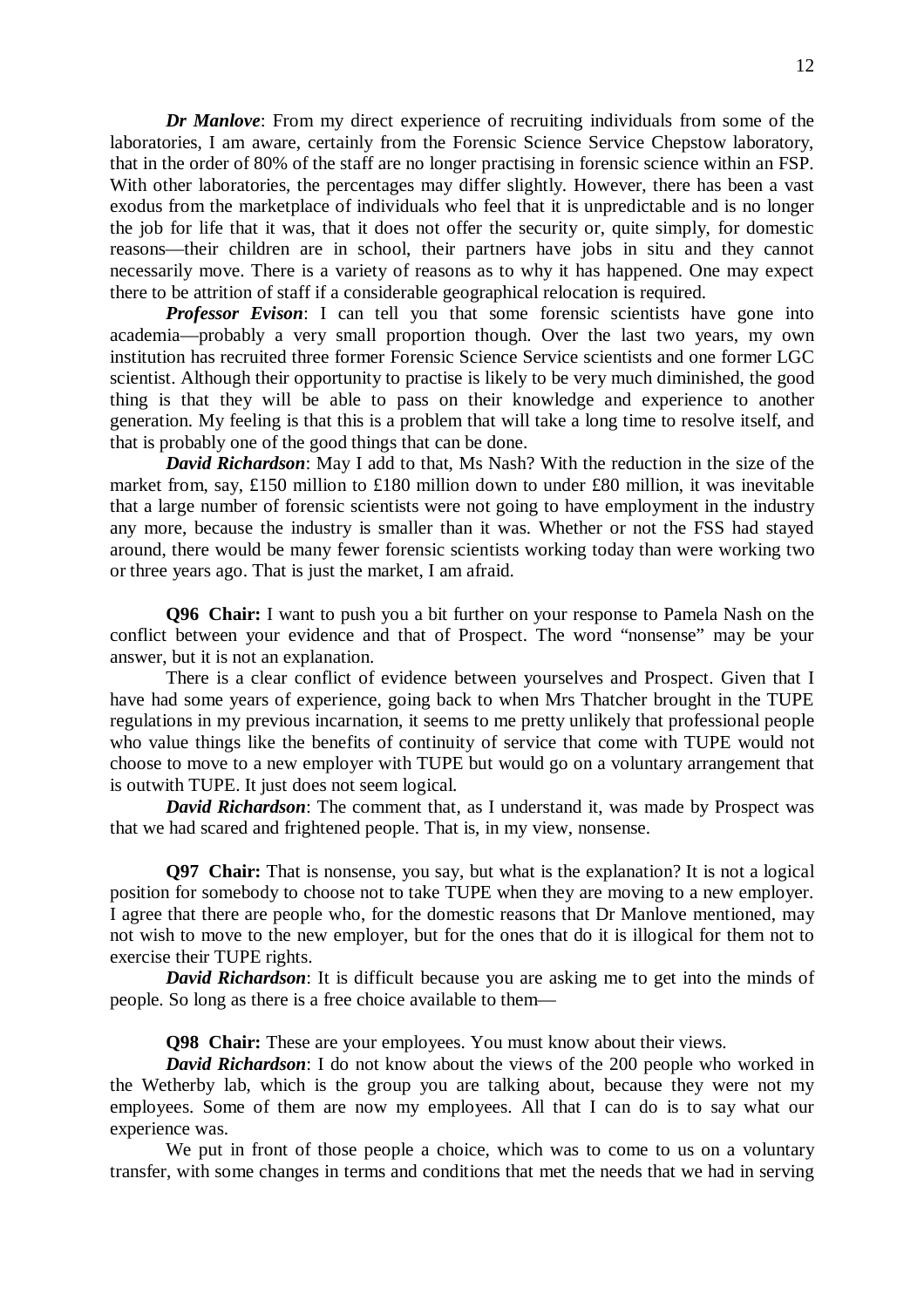our customer. They were entirely free, if they wished to, to come across on TUPE or to take redundancy. They made the choices that they made. Speculating about why they made those choices, given that we are dealing with 200 people, is quite difficult for me to do. The ones who came to us I can talk about.

 We do a staff survey of feedback every two years, and we did one last summer. The results that came out of the Wakefield laboratory from our staff there, many of whom as I suggested earlier were ex-FSS, were among the very best not only in the UK but in our worldwide organisation. The people who came across, as measured by that survey, were, clearly, broadly content. It is difficult for me to comment on the ones who did not come.

**Q99 Chair:** I was asking about the ones who did come who did not exercise their TUPE rights but who came voluntarily on a new set of terms and conditions. I am not disputing the people who left.

*David Richardson*: I am saying that the feedback that we have had from those staff is that they are content with the situation that they have at the Wakefield laboratory. I do not know why they chose to go down the route that they did. Broadly speaking, about half of them came on voluntary transfer, about half had taken redundancy and we then recruited them on the open market.

**Q100 Hywel Williams:** May I ask Mr Richardson and Dr Manlove what your archiving arrangements are for forensic material?

*David Richardson*: We follow the ACPO guidelines. *Dr Manlove*: As do we.

**Q101 Hywel Williams:** You hold your own archives, located with you. Reference has already been made to television programmes, and the popular image that the police officer in the field phones the scientist somewhere, who then peers into the screen, and the parking offence in John O'Groats is linked to the murder in Land's End. We know that it has never been like that, but my question is whether it would be a good idea to hold all materials in a central archive so that that source of reference could at least be facilitated, if not magically produced as on television.

*Dr Manlove*: I am sure that Mr Richardson will be in agreement that if we did not have to hold the vast amounts of paperwork and retained material that we do, it would be something that we would look on very positively, as still being a case-working scientist. However, I believe that we should keep the most recent material for court attendance and shortly afterwards, but it would be a very positive step if we had to keep material for only a measured amount of time after the conclusion of a case and it could then be moved to a central archive.

**Q102 Hywel Williams:** I should say that some members of the Committee visited the forensic archive in Birmingham a little time ago. To all of you, what do you think should be the future of Forensic Archives Ltd?

*Dr Manlove*: Given that strictly speaking the cases belong to the customers, although the physical paperwork is ours, and given also the potential instability of the market, it may be an idea that these are looked after in a central facility. There is the possibility that any one of us may have to withdraw from the market at some point. The question then remains in potentially short order of what happens to the archive. There needs to be a well thought-out strategy.

*David Richardson*: At the end of the day, all the evidence belongs to the police. I would be entirely in agreement that if it was stored somewhere, it would probably be of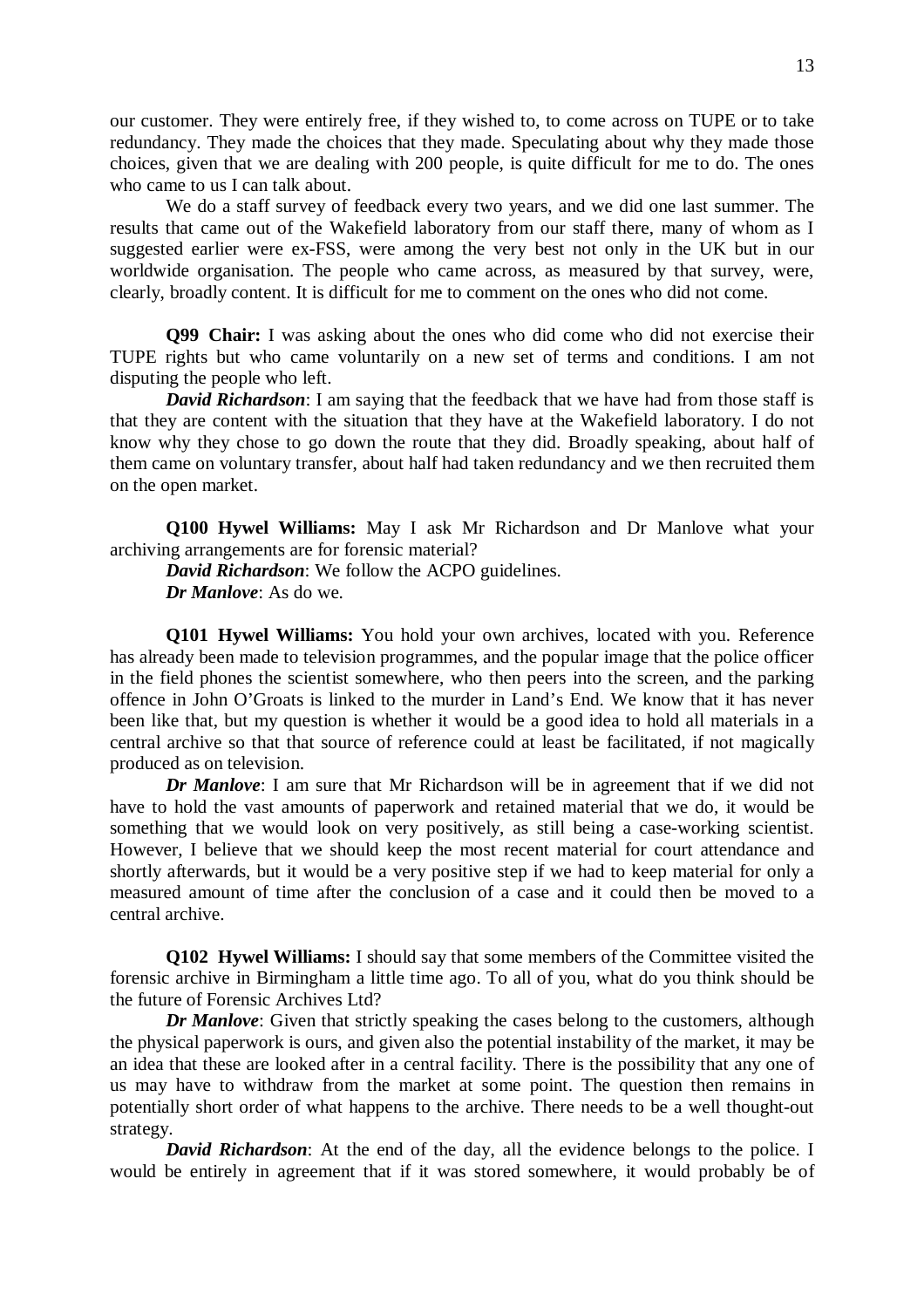assistance from our perspective. One thing that I would say, however, is that it would be important that the indexing of that material was carried out in a way that would enable its easy retrieval. That is something of a challenge with the forensic archive, as I know you heard last week.

*Professor Evison*: I am very much in favour of a central archive, where the evidence can be kept securely and curated so that it does not get damaged or lost.

**Q103 Hywel Williams:** I have two brief follow-up questions. Are you aware of any strategy, one that exists or is being worked on by anybody—the Home Office for example? Also, given that you are private organisations, who should pay?

*David Richardson*: I am not aware that there is any strategy being worked on around this at the moment.

*Dr Manlove*: Nor am I.

*Professor Evison*: Are you referring to the archive?

**Hywel Williams:** Yes.

*Professor Evison*: I struggle to see much evidence of strategy in Home Office forensic science policy at all, I am afraid.

**Q104 David Tredinnick:** How does the new forensic procurement framework compare to its predecessor? Are improvements needed, do you think?

*David Richardson*: I would say that the new framework has some improvements, but there have been a lot of challenges with it as well. The first and most obvious one is that, because we are in the transitional period, we are now operating at least five—and you might argue many more than that—different protocols. The first question any of our scientists must ask is, "Which of the various protocols are we working on with this particular piece of evidence?"

 The second thing is that there has been a tremendous proliferation of pricing points. We have some cases where a particular test that we are doing previously had four or five pricing points; there are now as many as 25 or 30. The administrative burden of working out exactly what it is we are doing and what we should be charging is clearly more significant than it was in the past.

**Q105 David Tredinnick:** I was slightly disturbed by what Professor Evison said earlier about an important case in which two people were involved, where he felt that because of the costs the correct evidence was not presented to the court.

*Professor Evison*: I am not sure whether that was quite what I meant to say.

**Q106 David Tredinnick:** Would you elaborate? I thought that that was a very crucial piece of evidence. If we have a situation where expensive prosecutions are failing because the forensic evidence that is produced in court is inadequate, I put it to you that there is a fundamental problem.

*Professor Evison*: I am sorry, but the case that I was referring to was from some years ago. It was a coronial inquiry, not a criminal justice system inquiry, and I am not quite sure what the outcome was. I am only aware of the fact that a very large sum of money was quoted for doing an identification, which I imagine would have taken up most, if not all, of the coroner's annual budget.

**Q107 David Tredinnick:** I can see from what Mr Richardson is saying that you are in a transition phase. You have five different protocols and a differentiation in pricing points. But is there not also a conflict in philosophy here?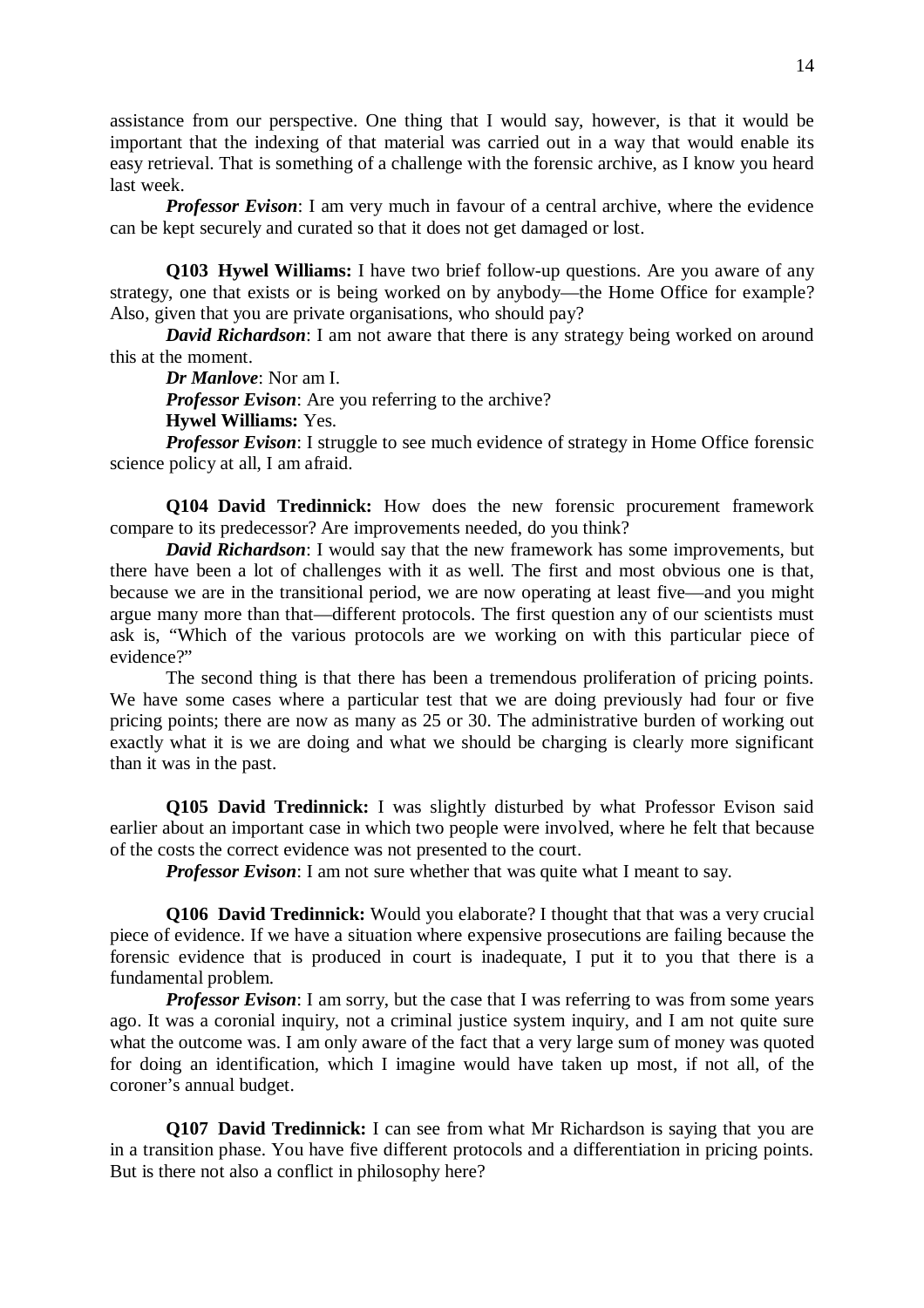LGC Forensics stated: "Whilst the introduction of the National Framework has given forces a number of advantages, including lower pricing for outsourced work and greater control over spending, it has also had the effect of commoditising forensic science and creating a transactional customer/supplier relationship"—which was something that came up earlier on, a separation of powers—"rather than a partnership approach to crime solving."

The desire for a partnership approach was echoed by witnesses at the session on 30 January, when, sadly, I was not able to be here. Is there not a conflict here? Either we want the cosy old relationship of partnership, or we want a much clearer system where we have a transactional supplier relationship. It seems to me that there is actually resistance to change.

*David Richardson*: I would not agree with that. I do not think that I would agree that partnership relationships have to be cosy, which I take to be a pejorative term from your perspective.

What we are talking about there is the fact that there was a situation, for a period of time, when forensic service providers would work alongside the police in determining the strategy that would be applied in any particular case. That relationship has changed as a result of the introduction of the new protocols. As we have said there, there have been some very positive things coming from that, but it has meant that we have increasingly been asked to do particular tests which our forensic scientists may not be able to see the full context of.

An example that I have used in the past is that we might previously have been sent a jacket and been told, "See what you can do with it." Now, we will be sent a snip from the jacket with a bloodstain on it and told, "Tell me what blood that is. Give me a DNA profile." Those are two fundamentally different tasks from a scientific point of view, because context is clearly extremely important. Because we are now just being asked to do a test, it is clearer and the charging for it is easier in one sense, but the evidence that you might be able to get from it is perhaps less good.

**Q108 David Tredinnick:** It is not only your agencies that are going through dramatic change; there is a dramatic change in policing. When you talk to the police, who exactly are you talking to now? What impact have the police and crime commissioner elections had?

*David Richardson*: From our perspective, it is far too early to say. They have only been in post since the end of last year, so we are not seeing any direct impact of that at this stage.

**Q109 David Tredinnick:** Going back to the difference between transactional costs and supplier relationships, and the partnership approach, is it not likely that these police and crime commissioners, who are probably much more cost-conscious and may come from totally different backgrounds in industry, are going to be much more rigorous in their approach? It is more likely that they will favour the approach where you have a transactional customer-supplier relationship.

*David Richardson*: The advantage of the partnership relationship, as we see it, is that you can look at the whole crime-scene-to-court process. The adoption of a strategy that is more effective may also be cheaper. For example, it may be more likely to get to a guilty plea and save court time. That is one example. I don't think you can say that the adoption of a more challenging way of looking at costing is necessarily going to result in a low total cost, because you have to look at the full process, in my view.

**Q110 David Tredinnick:** I have one final question, with your leave, Chair. Is fragmentation of casework occurring under the new framework?

*Dr Manlove*: I would say that, increasingly, yes, it is. It is not always necessarily detrimental to a case that different providers do different parts of a case. However, when there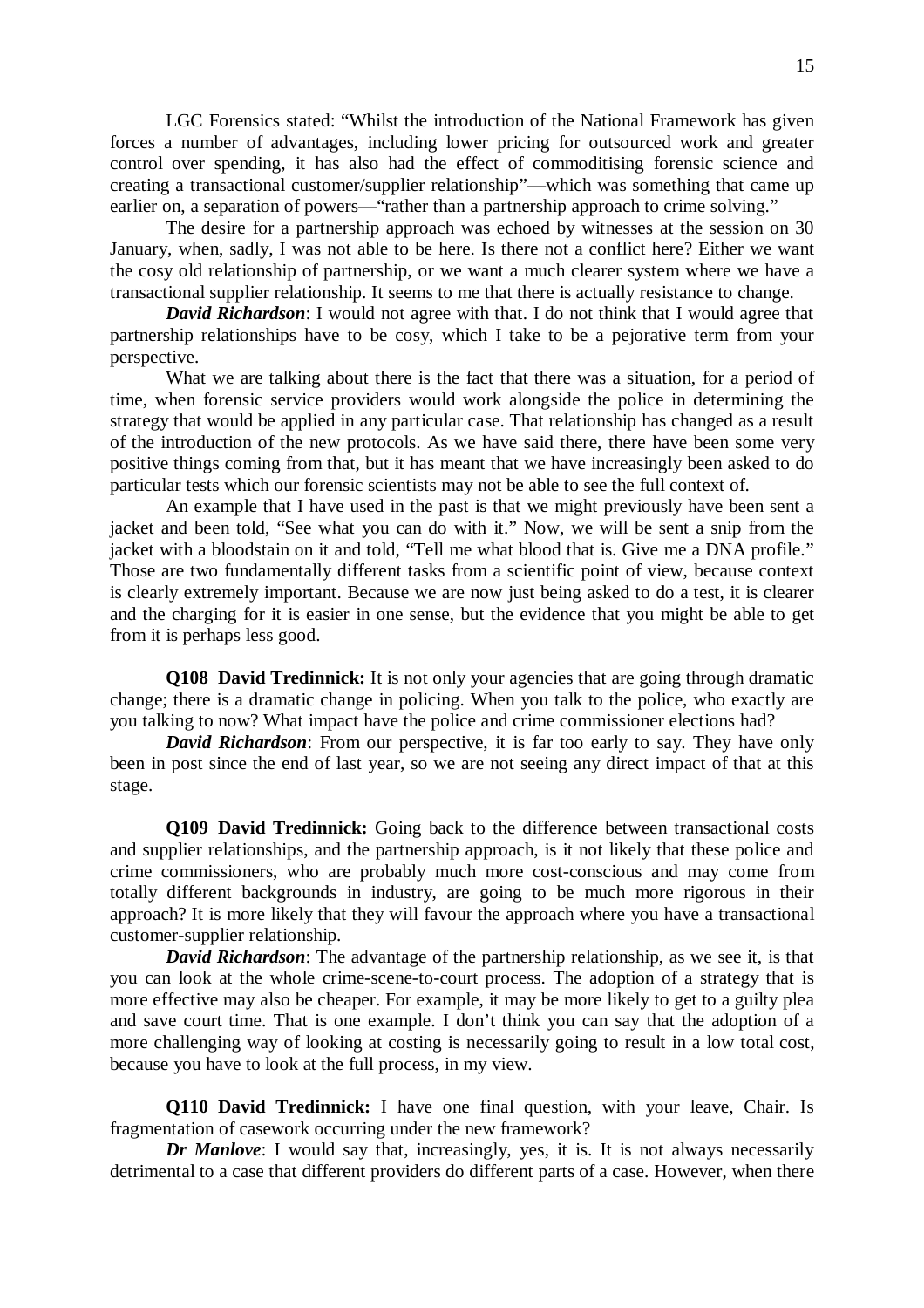is a major inquiry that is best dealt with when there is total provision of service, it is potentially best to hold that under one roof.

 A particular example in relation to your question is where DNA analysis is done by one company, with a subsequent interpretation and statement produced on that, and the interpretation of, say, blood and a bloodstained pattern done by another laboratory, albeit the police or a forensic science provider. The value of a single scientist being able to interpret the meaning of the DNA results in relation to that item of clothing is lost, to an extent, and there is not always going to be the maintenance of the bridge of communication. It creates a danger of a slightly disjointed approach to a particular case, opening up potential avenues of defence that may not have been available previously. It certainly provides the risk that you would move from what we would call level 2, the stage where you could potentially discuss activity in relation to individuals and DNA results, down to level 1, which is simply a source attribution of a particular result.

**Q111 Chair:** Thank you very much indeed, gentlemen. That has been extremely helpful.

*Dr Manlove*: Is it possible for me to say one additional thing regarding the Forensic Science Service? Having worked with the Forensic Science Service for a number of years, and with its scientists at the end of the 1990s and the beginning of the following decade, I did not feel that the Forensic Science Service had a profligate attitude towards its work. I felt that it strived extremely hard to work in an efficient and effective way, and the managers of those teams also worked very hard to deliver in partnership with the police customer.

 **Chair:** Thank you, gentlemen.

### **Examination of Witnesses**

*Witnesses:* **Chief Constable Chris Sims**, Association of Chief Police Officers, **Gary Pugh**, Director of Forensic Services, Metropolitan Police Service, and **Kevin Morton**, Regional Director of Scientific Support Services, Yorkshire and Humber Police Forces, gave evidence.

**Q112 Chair:** Good morning, gentlemen. You have been sitting at the back listening to the previous session, but for the record it would be helpful if you could introduce yourselves.

*Gary Pugh*: I am Gary Pugh. I am director of forensic services for the Metropolitan police. Referring to the other witnesses, I am also a visiting professor of forensic science at Northumbria university. In relation to the earlier session, I was also a director at the FSS and I was on the DNA Expansion Programme board in terms of the expenditure of that money, which may be relevant to your questions.

*Chief Constable Sims*: I am Chris Sims. I am chief constable of the West Midlands police, and I lead for ACPO on forensic science. I was also on the DNA Expansion Programme board some time back.

*Kevin Morton*: Good morning. I am Kevin Morton. I am the regional director of scientific support services for the Yorkshire and Humber police—a senior practitioner, I would say.

**Q113 Chair:** Thank you for coming here this morning. Would you start by briefly explaining your involvement in the FSS transition?

*Chief Constable Sims*: Perhaps I will kick off. This was a decision taken on largely economic grounds by the Home Office. We, as ACPO, were consulted during the decision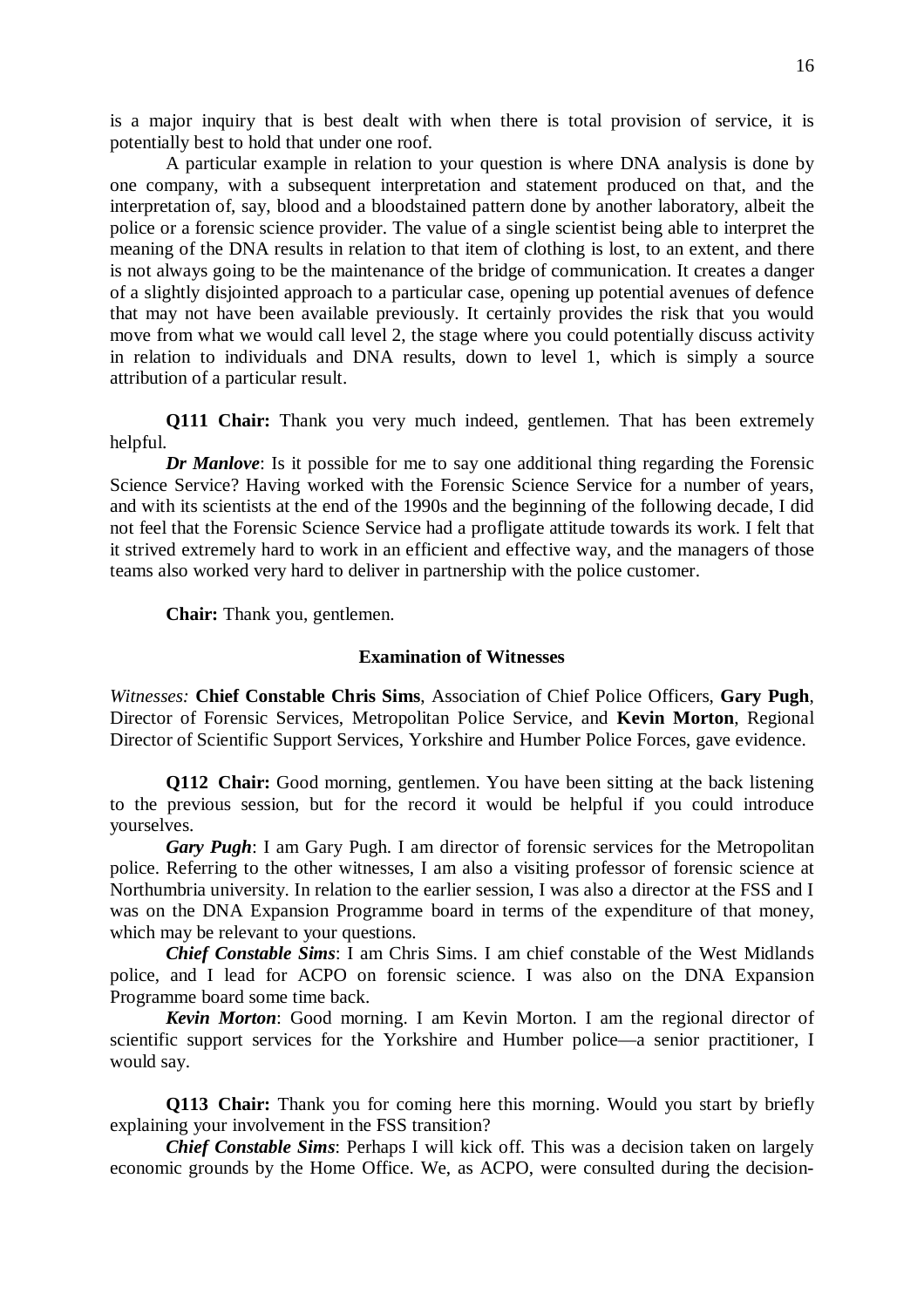making process and then were a major part of the way in which the transition was handled. Operation Slingshot was our operational name. At its heart it was managing the transition, making sure that the work load moved across smoothly, that criminal justice end users were served properly and, in effect, that the new forensic market was able to kick in and take up the slack left by the FSS departure.

*Gary Pugh*: The Metropolitan police considered very carefully the decision taken by the Home Secretary. We had some existing forensic science capability, which I can perhaps expand on later. With the primary objective of maintaining service continuity, we decided that we would expand our current forensic science capability to take on the recovery, interpretation and reporting of forensic evidence based at the Lambeth site, which was occupied by the FSS but which is owned by the Metropolitan police.

 We TUPE-transferred around 100 staff over to the Metropolitan police and set up that model. That is how we are now delivering forensic science. We contract out the DNA profiling and analytical services such as toxicology and gunshot residue analysis.

*Kevin Morton*: I assisted with the ACPO No. 2 north-east region transition in relation to the closure of the FSS. We were in a different position from the rest of the country in that we had a long-standing relationship with the Forensic Science Service at Wetherby, which at the time was the only laboratory in the north-east of England. We wanted to continue that relationship in working with them and so we took a different view. Rather than going with Slingshot, we progressed a different route toward securing forensic services, but again, the main objective was to ensure continuity of service to the criminal justice system.

**Q114 Chair:** Mr Sims, in the ACPO evidence you state that it was difficult to identify savings achieved by the transition. I preface my question by saying that we had extreme difficulty in unravelling the cost base of the way the police managed forensic science when we did our first report on it. Following that, one of our parliamentary colleagues made a series of FOI requests. That is not a very satisfactory way of getting information from a public body, but that was what happened. The consequence of that was that, from an accountancy point of view, some of that information was unintelligible. We had one large police force that said it could not separate revenue from capital, which rather surprised the Minister when we put it to him. Another large police force, which I know rather well, got its decimal point in the wrong place. Some of the information was not easy to understand.

 We want to drill down into this issue of the transition and the current costs. Can you assist us in doing this? For example, Mr Williams mentioned our visit to Birmingham to look at the archive. I presume that a number of forces have now decided to maintain their own archive and have spent capital in establishing an archive. For example, there is some very expensive refrigeration equipment in Birmingham. Is it going to be possible to get hold of proper costings and what each police force has spent on the transition, both in revenue and capital?

*Chief Constable Sims*: The first thing to say is that behind that question is the point that the transition was designed as a cost-reduction measure—and it was not. The transition was brought about because of business failings within the FSS, and forces and Government, to an extent, reacted to that to set up a new service.

**Q115 Chair:** Let me just stop you there. We are not making that presumption. If anything, what was lying behind our theory was that the dispersal of responsibilities would increase costs. At the moment, we have very little evidence to support that one way or the other.

*Chief Constable Sims*: Let us look at the pieces that we know. We definitely know that the external spend of forces has continued to fall, from a point where it was around £180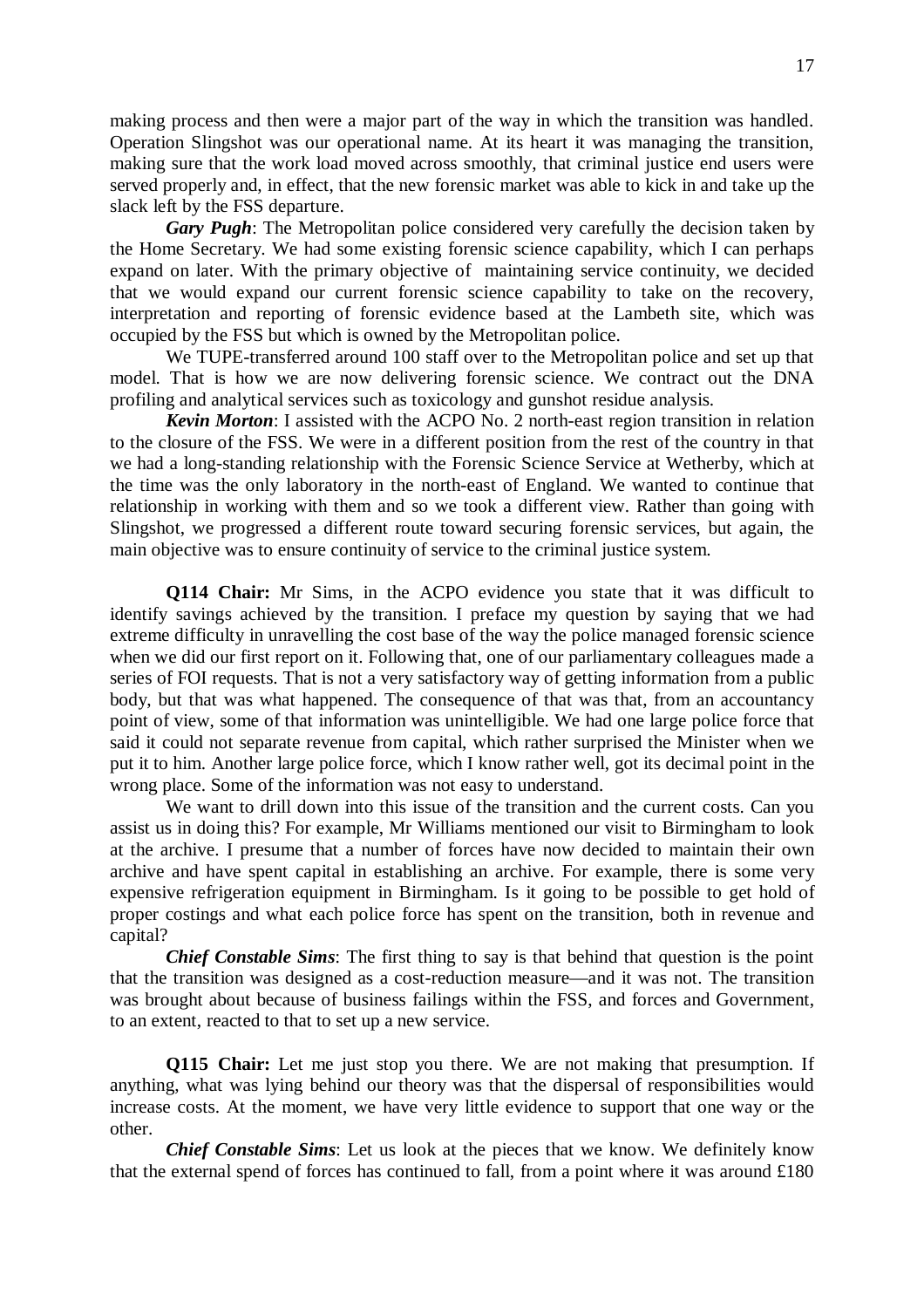million a year down to a point where it is now pushing towards £70 million a year. Some of that—a small part—is because forces like Gary's, the Met, has taken part of the service provision and is delivering itself, but I know from my experience in other forces that all of those decisions were based on business cases that they offered better value for money.

 We can start with the very strong assumption that less money is being spent on forensic science than it was prior to the transition starting. I am very happy to help drill down, and probably the best way of drilling down, although I am not sure that I can help you with the detail today, is to look at some of the business cases that were made; and how the numbers, capital revenue and everything stack up behind them is probably the best way of understanding the overall picture from a sort of micro-position.

*Gary Pugh*: In terms of my own experience, the governance that I went through in order to implement the changes that we made, with the priority of maintaining service continuity, went to the Metropolitan Police Authority, and it approved the full business case. In fact, the full authority sat to hear this and considered this case in July 2011.

 For us, there was not a great deal of capital investment, because we were effectively taking back the Lambeth site, which is owned by the Metropolitan police. There was some limited capital expenditure on equipment, but that was quite small and was measured in hundreds of thousands rather than in millions. There was limited capital outlay for us in that sense.

 I would add that, in relation to the archive, we have a very extensive archive of criminal cases and of forensic work that is undertaken. The Metropolitan police, indeed, has a legacy of the national fingerprint service, so we are holding millions of fingerprints.

**Q116 Chair:** The Met is in a slightly different position from the rest of the country in that respect.

*Gary Pugh*: Yes. The point that I am making is that archiving and managing forensic material and records in criminal cases is a core business for us and always has been. We have the facilities to do that. In terms of the storage of samples and fridges and so on, we have those as well.

**Q117 Chair:** Yes, but as I say, the Met is not the rest of the country.

*Chief Constable Sims*: We all do elements of our own work around fingerprinting, so we all have some storage. The archive issue—I am sure that we will want to talk about it in more detail—has become an issue because of the archive that the FSS held and how it will be handled into the future.

**Q118 Chair:** Yes, indeed. We shall come to that later, if we may. The FSS closure was not the driver in reduction of costs. The driver was the reduction in demand. Is that essentially it?

*Chief Constable Sims*: The driver to reduce costs—

**Chair:** There has been a reduction in demand for forensic science work.

*Chief Constable Sims*: There has been a series of things. There has been a reduction in cost, which has come about largely as a result of competition and improvements in technology. There has been a reduction in demand, which was driven principally by reducing levels of crime but also by different approaches to submission and changes to the operating model, which the Met has done but other forces have done in part as well. There is a big, complex package as to why that external spend figure has fallen, but if anything, the transition was the cause of the FSS problems rather than the result, if that makes sense.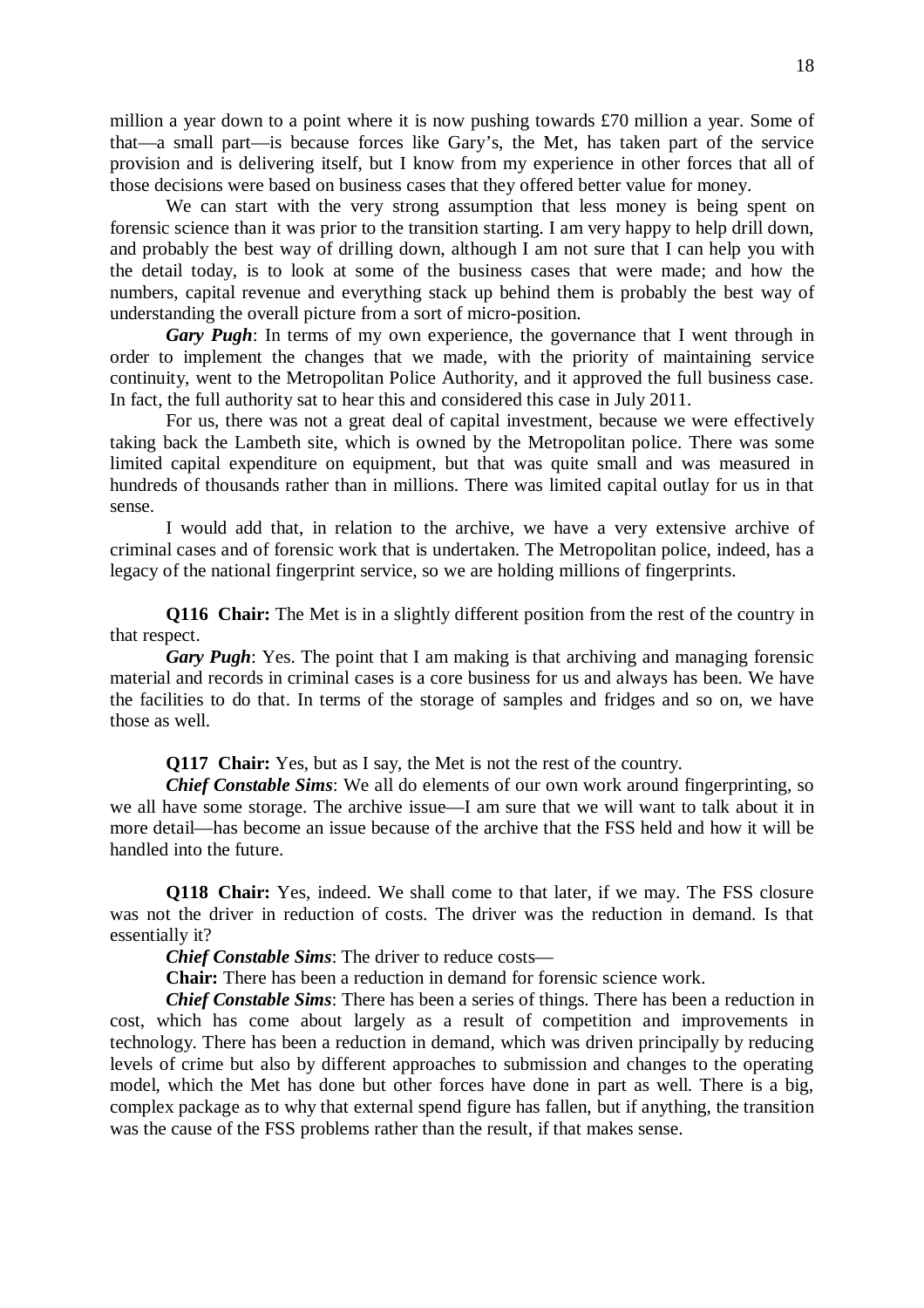**Q119 Chair:** Indeed. Mr Pugh, you talked about the scientists that you brought over from FSS. How many were there?

*Gary Pugh*: There was a TUPE transfer of 103 staff—four team leaders, 80 forensic staff and 19 support staff. The four team leaders took a package and left because there was no equivalent role in the Metropolitan police, but the remaining staff transferred to the Metropolitan police on 28 November, when the whole package was signed off by the police authority, the Home Office and the FSS, in a transfer agreement.

**Q120 Chair:** You have described the categories, and a significant number were professional scientists.

*Gary Pugh*: Yes.

**Q121 Stephen Mosley:** Last week, we heard some mixed opinions about the national forensic framework. Of course, the next generation framework came in on 1 August last year. Would you describe the differences between the current framework and the previous one?

*Chief Constable Sims*: I shall start, but I am sure that others will help. It is based on a similar concept. It was a new OJEU notice that prompted it; the OJEU notice was completed in August 2012. It is a four-year process. In completing that, it has allowed a number of additional organisations to enter and be part of the agreement. Probably, the differences are in what we refer to as the pipeline—the way in which the different regional contracts are let. One of the criticisms before was that we ended up with large parts of the country being let at the same time, which created excessive disruption. What the pipeline is trying to do is to spread those contract renewals or contract reassignments over a four-year period so that we get a smoother change-over. Those are probably the principal issues, unless colleagues want to add other things.

*Kevin Morton*: They are some of the principal issues. From our point of view, the words "commoditised" and "transactional orders" have been used already by others during the course of the morning. I think that they are more along those lines than they were previously, and there are various different pricing points compared to the old specifications, where forces can enter the pricing point dependent on the work that they do in-house. They are the principal differences in the way that it is run.

*Gary Pugh*: I would add to that. We used the framework to put in place contracts for DNA analytical services. I certainly see this procurement as a means to an end. We want that analysis to support crime investigation in London, so we work very closely with our providers to ensure a joined-up approach in terms of the provision of the results of that analytical data and to deal with issues that arose.

 As I have set out in my submission, there are two areas; there certainly were issues in toxicology and gunshot residue analysis. By working with our providers in terms of how we look at demand and prioritise, and how they build additional capacity, we have come through those issues, but those are areas where there was some limited provision for a while. Certainly, I see this as very close working with the commercial sector in order to get the right services for crime investigation.

**Q122 Stephen Mosley:** One of the issues that was brought up last week was that the framework makes it very difficult for new providers to come into the marketplace. Have you heard that complaint, and do you think that it is valid?

*Chief Constable Sims*: We have had new providers come in as a result of this framework. You could take that question as a very general piece across the whole of the public sector and across every single aspect of what we deal with. It is a problem that we have these monumentally bureaucratic and complex procurement processes. I look at some of the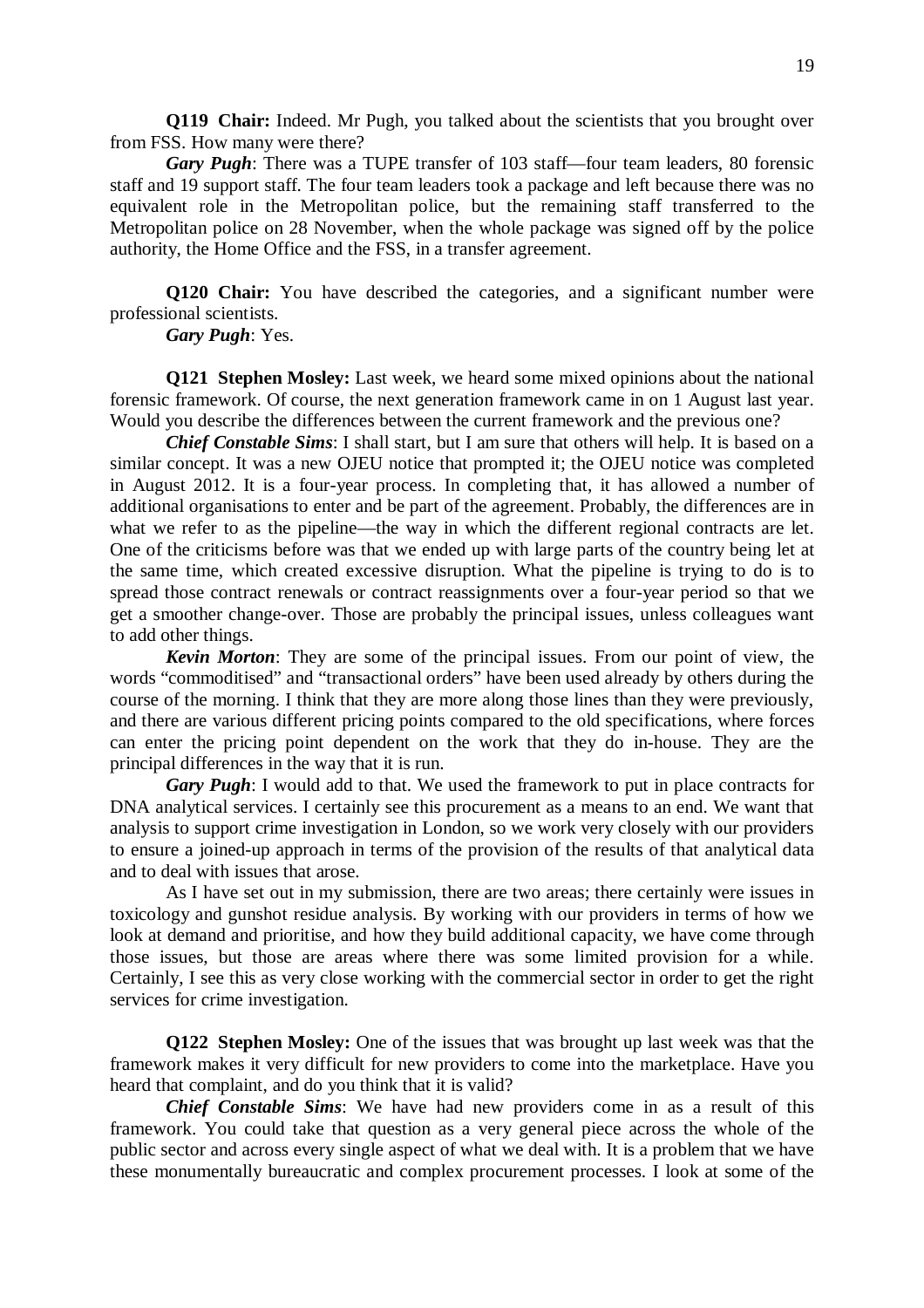SMEs in Birmingham that would probably want to do more public business if they could but struggle with the complexity of procurement.

 You have a very general point there, but specifically on this, we have some smaller providers who, if you like, are niche within their particular areas, and we certainly have some new providers. We have done quite a lot of work to help people get on to the framework because it is in our interests that they do.

**Q123 Stephen Mosley:** When you say new providers, are these providers that came along at the beginning of the framework? Is it possible for companies to come along and get on to the framework now that it has been established, or do they have to wait for the next cycle?

*Chief Constable Sims*: They will have to wait for the next cycle, as there is a qualification process to become part of the framework. The next cycle is in 2016, but the preparation for it will, in effect, begin two years earlier. It is a moving piece.

**Q124 Stephen Mosley:** I should have thought that the forensics market is probably changing very quickly; technology is changing and science is changing. What happens if someone comes along with a new technique and you guys as police might want to use it? Do you have to wait for the next cycle to be able to bring it on?

*Gary Pugh*: No. The contracts allow us to use specialist analysis. For example, in a very high profile case we used a company in Pennsylvania for the mitochondrial profiling of hair. They are the only organisation in the world that undertakes that work, and we go to them to get that analysis done. We can step outside our contracts or the framework where we have that requirement in particular cases.

 I would add that the framework has certainly stimulated interest, so I get quite a number of organisations approaching me, asking what it is all about and what the requirements are. I have met quite a large number now that have shown an interest in joining the framework, and I am very happy to talk to them and explain how the Metropolitan police sees the framework and its use.

*Kevin Morton*: There is no bar to anybody joining the framework. They need to meet the required regulatory standards and so on, and any other procurement process that you would need to go through. The framework itself is managed by a central team. A succession of mini-tenders takes place over the period, as Mr Sims already explained.

 Although 2016 is the start of the next framework, during that time a number of forces will be tendering for services. There is no reason why anybody could not come on to the framework during that time in between each of the tenders, but to suggest that we could enter into a contract with a supplier, and then another supplier could come along that we preferred so that we ditched the original contract, would be very difficult to do. The contracts have to be of sufficient length to allow the suppliers on the framework to get a return on their investment.

**Q125 Stephen Mosley:** I turn to a slightly different issue with the framework. In one of the answers to a question to the previous panel, we heard a description that in the old days the police would have gone along with a jacket and said, "We've got this jacket with a bloodstain on it. What can you do?" whereas the approach now tends to be, "Here's a bit of material with a bloodstain on it. Can you do this test on it?" We heard from the providers last week that they would prefer more of a partnership approach. Do you have any comments on that?

*Chief Constable Sims*: I shall ask Gary to address the jacket question, which has now become central to the debate, but there is a bigger issue. We co-exist with these main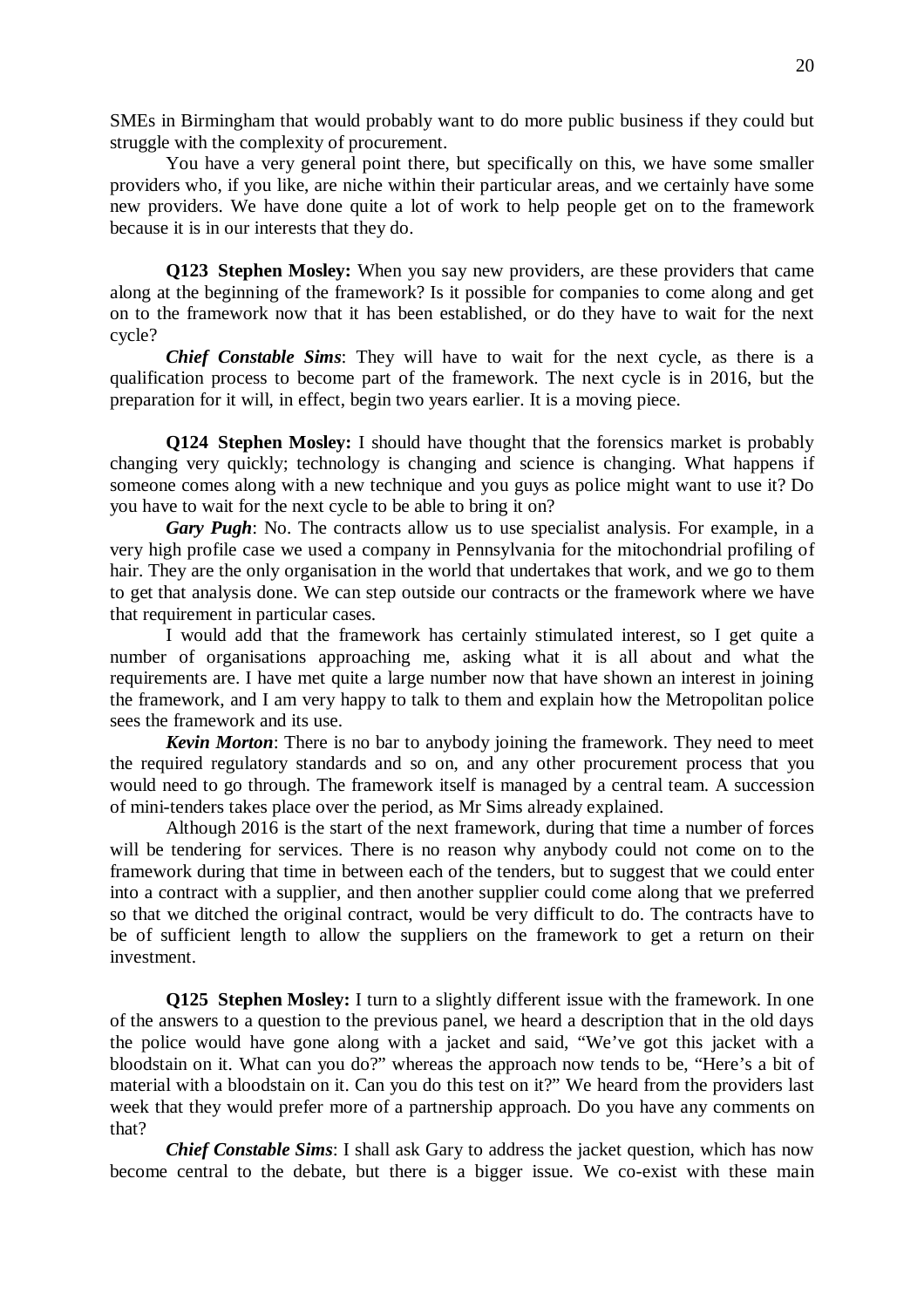providers at all sorts of levels. We are talking at the moment at a very operational, commercial level. We could have a discussion, for example, around research and development, where there are really good partnerships. We are providing test environments for organisations to bring in new technology, and we are helping to shape the demand for that technology by setting out what we think future requirements would look like. That is a really important part of partnerships, because it helps the future of both organisations to move forward.

Specifically, in the narrower operational, commercial field, I shall ask Gary to speak.

*Gary Pugh*: The jacket needs to be seen in the context of how criminal investigations are undertaken. As I said in my evidence in 2011, we have seen this major shift in the way that forensic science is used, with databases developing on fingerprints and DNA. Our ability to rapidly identify a suspect in a case has moved on immeasurably since the old days, when the van would drive to the lab full of exhibits. In the Metropolitan police, our focus and our model is based on a very quick response. That starts with the crime scene managers, who are 24/7. They will be at a major incident in London within minutes, if not hours, and they will take control of that.

 The forensic science input to that in the Metropolitan police is through forensic scientists. This is where we perhaps differ from other forces or even providers. They are trained in the location recovery of not just DNA or blood and body fluids, but also in finger marks and footwear marks. They take, if you like, a holistic approach to that. However, that examination is very focused and very quick in identifying that critical item—or the critical bloodstain on the jacket—so that we can identify an offender using modern DNA techniques. We will show you a case when you visit tomorrow where we effectively solved a murder in 48 hours using that approach. That is a very big change.

 I used the expression "real-time forensics" in my previous submission, and I do so again in this one. One of the things that will shape this market, and it is not just in DNA but also in fingerprints and drugs analysis, is the move towards the real-time analysis of forensic material. As I have said before, the laboratories and the fingerprint bureaux could become redundant, as this effectively takes the technology right to the crime scene and allows you to generate results very quickly.

*Chief Constable Sims*: That is on the basis that if you can identify a suspect really quickly, it opens up a whole avenue of different investigative processes, from interview or from finding stolen property, to phone work. It is quite an important change, and it should not be seen necessarily as a threat but as an opportunity.

*Gary Pugh*: I think also that the interpretation of the crime scene and establishing the sequence of events or validating the account of a suspect or of witnesses is a critical part of the thinking that goes into it before you get to testing the jacket. That is what we are focused on.

**Q126 Chair:** May I ask you, Mr Morton, about your evidence? Is what you described a different way of procuring to the rest of the country, or is it just a different description?

*Kevin Morton*: Many of the things that have been said by Gary and Mr Sims are exactly what we are talking about.

 The first thing that I would like to say—I am sure that you did not mean it in this way—is that the relationships are far from cosy. They are very robust, managed and challenging relationships that we have with our forensic providers. Unlike the Metropolitan police, which has the luxury of staff and facilities to deliver various analyses and scientific work, within the north-east we do not have that ability. Our partnership is looking at the endto-end process of the criminal justice system for forensic recovery and forensic analysis.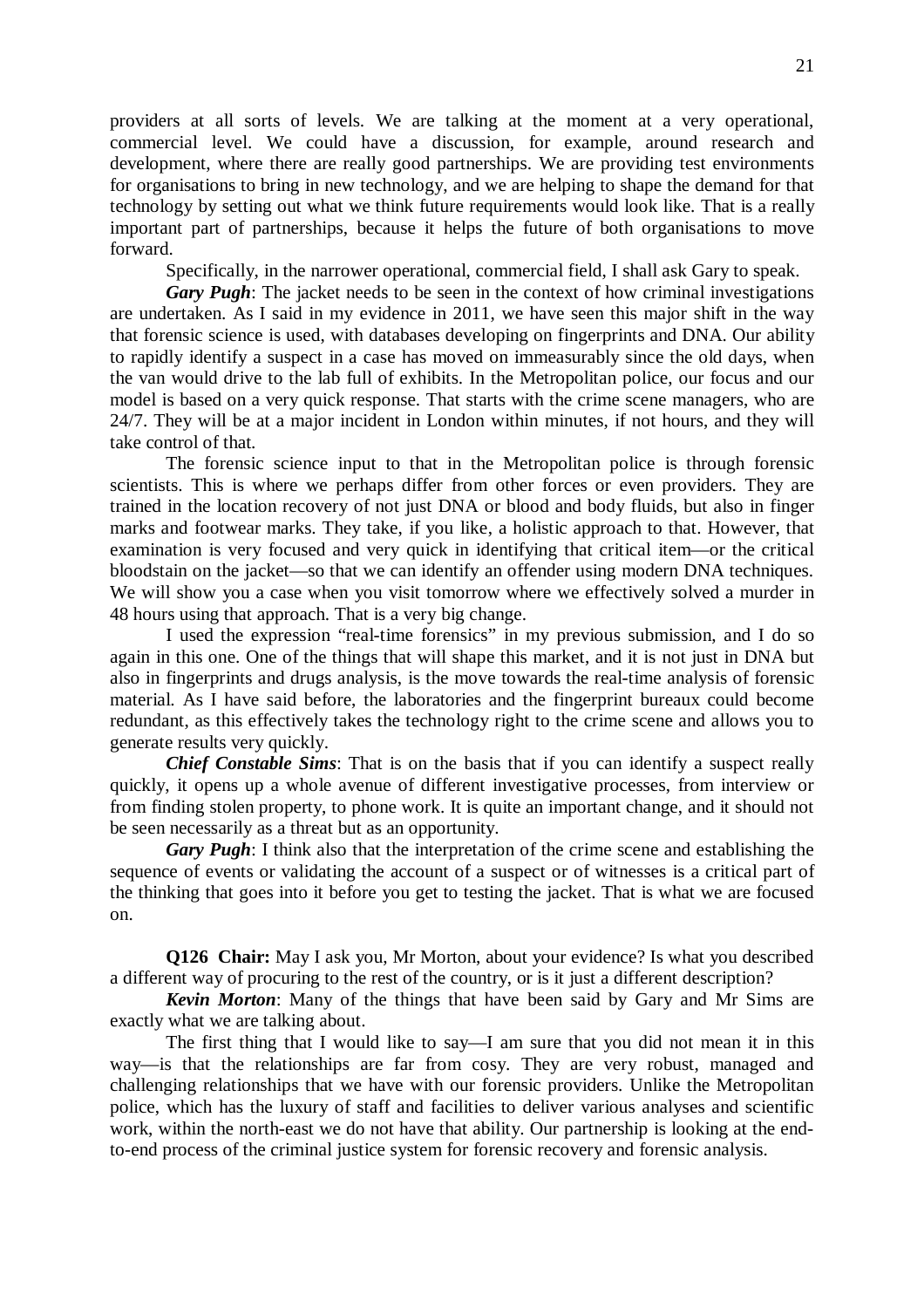We are experts in forensic recovery. We know what we are doing in managing crime scenes. The scientists are experts at analysing and interpreting the results of that forensic recovery. The partnership for me is working together on the end-to-end process in order to get the best for the criminal justice system.

**Q127 Stephen Metcalfe:** As I am sure you are aware, there has been a great deal of discussion around the size of the forensic market. When the decision was taken to close the FSS, the market—I now have the figure—was around £170 million in 2009, with the projection that it would drop to about £110 million by 2015. It has already dropped below that; there will have been a shrinkage of £100 million over the three years. Would you explain or expand on why that shrinkage has happened and where that work has gone?

*Chief Constable Sims*: Yes. I shall slightly repeat the facts again, but I can go into more detail.

 First, crime has fallen really sharply. I can say, for the West Midlands force, that we will end the year at least another 10% down. A lot of the crime was things like burglary, where a lot of the bulk forensic science was delivered, so there are some positives to start with. Then there is the change of method. Again, we have heard a little bit about the Met, but others are doing part of it. In effect, in a very dynamic territory, the borderline of where we put something as external delivery has shifted because of the changes in technology and the changes in investigative philosophy. They have all allowed more of that work to be done earlier within a policing context.

 The other issue is that there has been a lot of work within the criminal justice system. There is a piece that has started under the name of staged reporting, which, again, is a very positive value-for-money initiative. It says in philosophical terms, "Let's not analyse something that is going to end up as uncontested material within a case. Let's stage the analytical process and the expenditure on forensic science and the other parts of policing so that it is not wasted on a case that may end in a guilty plea, or may end where the contested part of the evidence is not, in fact, identity or presence at the scene but is something entirely different."

 All of those factors, and probably others too, are impacting on the size of the market in, let us be honest, a climate when forces are under extraordinary financial pressure and are having to make a series of difficult decisions about what to prioritise.

*Kevin Morton*: Expanding on what Mr Sims has said, there is no doubt about it that initiatives such as Streamline Forensic Reporting and the austerity measures have caused us to think more closely about what we submit. There is another factor; forensic science has become cheaper. It has become more automated. The jug of blood that we used to have to send at one time to get a DNA profile from is not there any more. We can send much less now, it is done in a much more technological way and it does not need the people there to do it.

 We have also become much more intelligent customers. We know what we are likely to get a result from, so we play our part in contributing to the savings that forces have to make. We will therefore send things that we know we are likely to get a result from. Are we different from scientists? If you ask a scientist if something is possible, they will say yes. In the old days, we would send it to them and ask, "Will you try and do it for us?" The next question we now ask is, "Is it probable?" If it is not probable, then we will not send it. We have become much more intelligent in what we submit and how we manage our services. That inevitably, along with the cost of science itself going down, has led to the fall in the market.

*Chief Constable Sims*: I would offer one more explanation, which you have probably explored at a previous hearing. The DNA expansion fund and the period that surrounded it—a number of us were involved in that process—deliberately pushed the forensic spend up,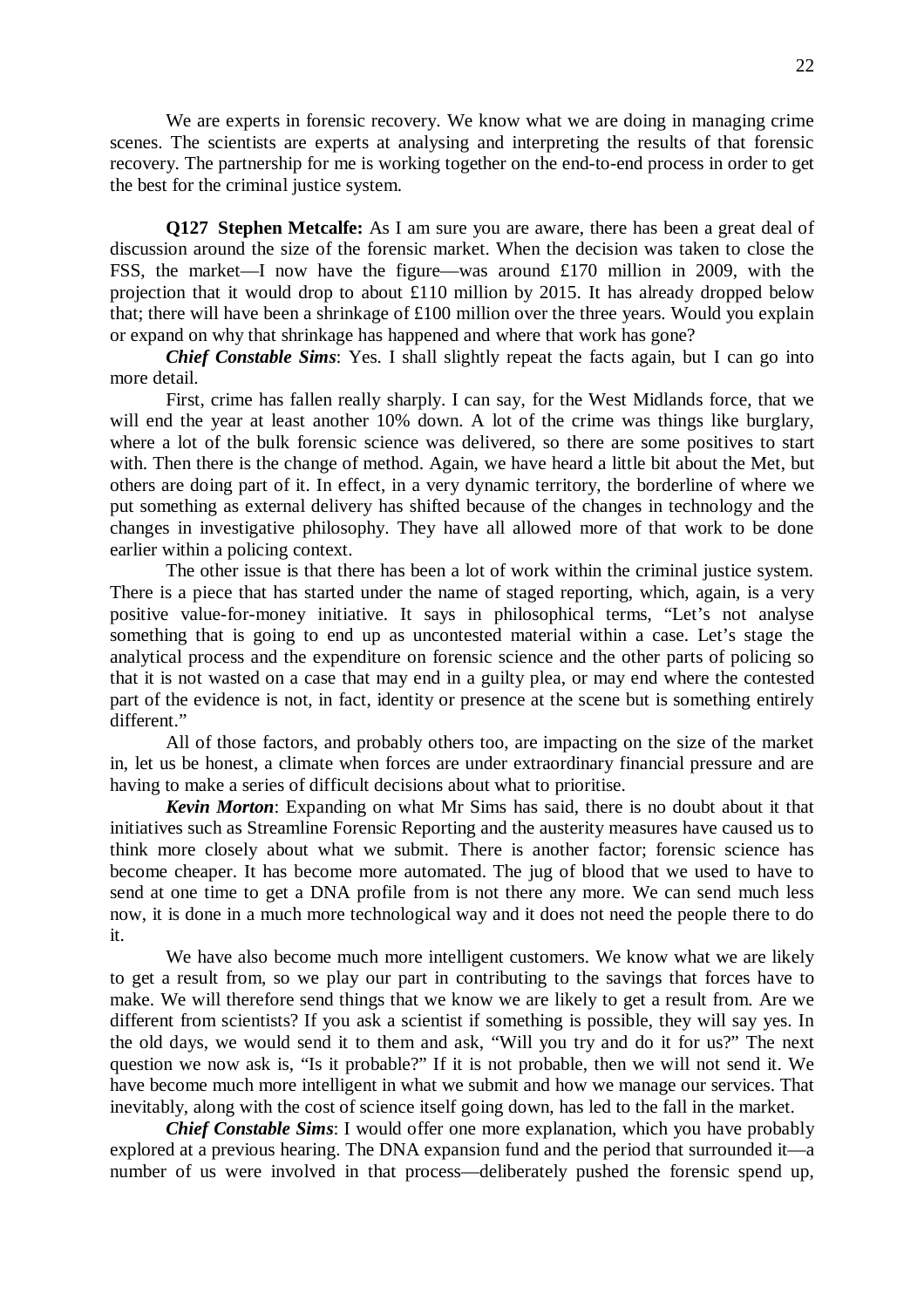because part of the philosophy of that process was to increase the size of the database. All of that expenditure in increasing the database was pushed into a fairly short period and led to a big jump in expenditure. The fall is against a peak rather than probably simply against a longer-term average.

**Q128 Stephen Metcalfe:** There is a whole bundle of different and complex reasons, but one is that you have brought some of that work in-house and are doing it more inside the police service.

*Chief Constable Sims*: Yes.

**Q129 Stephen Metcalfe:** As a customer of forensic science and now obviously a supplier to yourselves, and with a diminishing market, do you think that the position of the service as a whole means that you have too much control over the market—that you are able to wield too much power to drive prices down that might make the commercial market unsustainable?

*Chief Constable Sims*: Again, I am sure that we all have perspectives on this, but we are very mindful of the market in which we operate and very respectful of the organisations that choose to be part of that market. This is where the bigger partnership issue sits. We are very interested in making sure, as far as we are able, that they have a proper commercial future and that their intentions are to remain in the market, because there is a dependence on them.

 It is important to distinguish between the role of individual forces, the role of ACPO and the role of the Home Office in this. Individual forces are charged with trying to get value for money, and they are charged with operating in a way that is safe and responsible. ACPO, through me and Chief Constable Chris Eyre, who leads for it in this area, has the responsibility to look beyond at the market, but it is the Home Office, through the committee of which I am part, who are ultimately the people who look at the long-term risk associated with the market. In a sense, ACPO supports and plays into that group.

**Q130 Stephen Metcalfe:** Is the committee that you are talking about the forensic science policy group?

*Chief Constable Sims*: It is, yes.

**Q131 Stephen Metcalfe:** Is that making progress in looking at those issues?

*Chief Constable Sims*: It is early days. In effect, it has only just begun its new life. It existed some time ago but stopped for a period. It was dominated by the transition issue. It has now restarted, but it is early days. As a member of that group, I would say that it needs to be more proactive in the way it considers risk and reacts to what it sees.

**Q132 Stephen Metcalfe:** We recently had elections for police and crime commissioners. Have they had any impact on this area yet? Is it on any of their agendas to look at forensic science issues?

*Chief Constable Sims*: The Met is in a different position, with a different governance arrangement, but I have seen no impact yet. Ultimately, the PCC will take from the old police authority the responsibility of owning the contractual relationship. The PCC will absolutely have a commitment to value for money, as indeed we do.

 I briefly heard some of the earlier discussions, and the thought of the PCC being involved in shaping the transaction is utterly not where they would want to be, nor should be. Overall, the answer is probably certainly not at the moment, and I do not anticipate it being a major issue.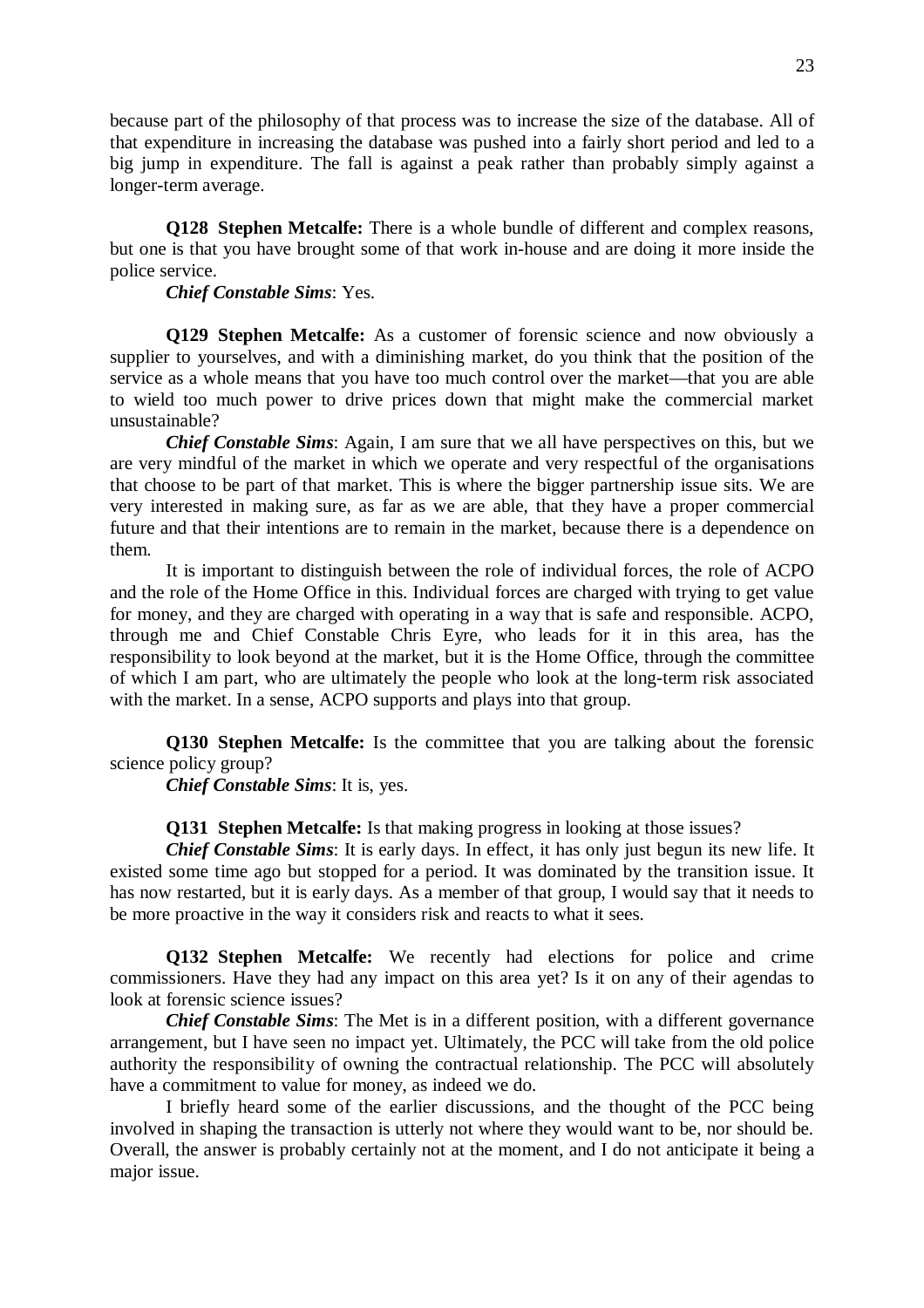*Gary Pugh*: May I add to that? As Chris says, we clearly have a different situation in London. Having gone through the governance—it was then the police authority, but it is now replicated in the Deputy Mayor—it was very clear that scrutiny of the business case of what we did was very detailed. It was also on the basis that there were no unfunded liabilities, so there is a governance that comes into play here, which scrutinises what we do and how we do it and certainly how we spend public money.

 I would add to that in terms of your market point. I am sorry to go back, but there are two things. When we looked at this previously, 60% of our spending in the Met was linked to DNA profiling. DNA profiling has a very dominant position in the spend, so if the unit cost goes down then there is a contraction of the market. What I would say now, and certainly from my position holding the budget for all forensic services in the Met, is that we are under pressure to reduce costs. My budget is reduced this year and it will reduce again next year, so I am expected to make efficiency savings. To give you a flavour of that, I have just approved 86 voluntary exits for forensic staff in the Metropolitan police. It is a broader picture now, certainly with the austerity that we feel in the police service.

*Kevin Morton*: May I make a couple of comments? The first thing is that not everybody is in-sourcing. There is not wholesale in-sourcing going on within the police service. The north-east region, for instance, has no plans to in-source anything, and we are 20% of the police service of the United Kingdom. It is not happening.

 Where in-sourcing is taking place, it is driven by technology and the advances in science, where the equipment and the staff needed are much less than they used to be. To give an example, if you took a photograph 10 years ago, you had to send the film to be developed and wait for it to come back, and you were reliant on them for that. You do not have to do that now. Imaging can be done on your own computer or desktop in your own time. I am sure that nobody would expect us, as a police service, to just carry on doing what we used to do. This new technology is available to us. It is much cheaper, which is a way of contributing to the savings that we have to make.

 We have to make sure that there is a clear corridor between the evidence that we analyse and produce and the investigation. That is a very clear picture for me: that sterile corridor has to be there. My fear is the perception that, because some police forces do it, there will not be a clear corridor within the overall criminal justice system, whether it is there or not. We prefer, in the north-east, not to take that risk. Others have chosen to take that risk. They are in a different situation from us.

**Q133 Chair:** Your mention of the technology leads me to my final question before I move on to other colleagues. Mr Sims, at the beginning of your response you talked about the stats relating to the fall of crime, and then we talked about the expenditure on forensics. Can I just go on to technology-related issues? Does your fall in crime include computer crimes like ID theft?

*Chief Constable Sims*: No.

**Q134 Chair:** Is ID theft in that list?

*Chief Constable Sims*: Not ID theft, but I shall broaden that a little to what we call ecrime, which is bigger than ID theft.

**Q135 Chair:** Can we be clear about it? Is identity theft included in your crime stats? *Chief Constable Sims*: I would have to be clear what the criminal offence associated with identity theft is.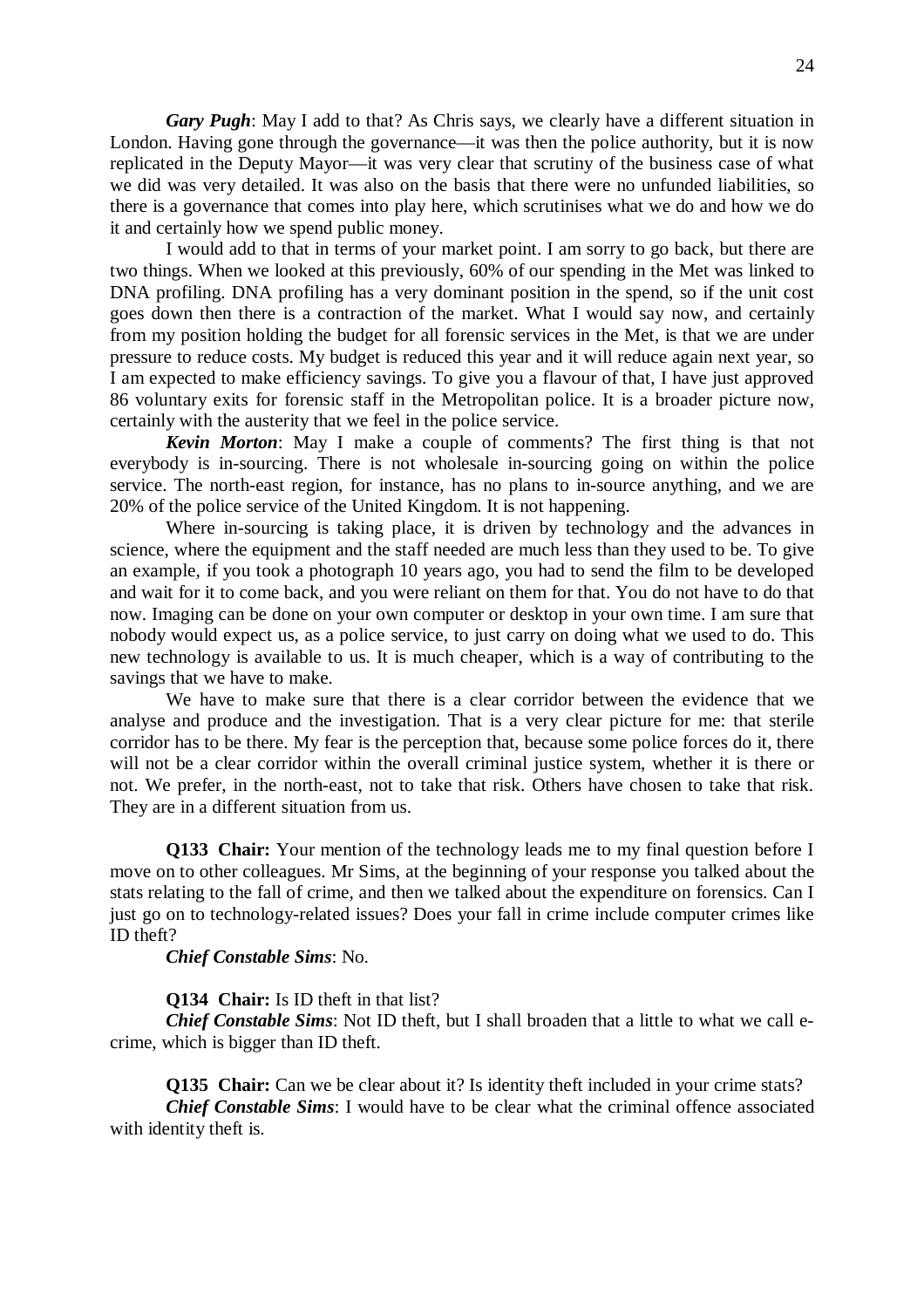**Q136 Chair:** The criminal offence is that my credit rating is then wrecked. I am personally damaged.

*Chief Constable Sims*: Yes; I understand the harm.

**Q137 Chair:** The offence is against me. The reason that I ask is that some forces, as my colleagues have said, do not treat ID theft as a serious crime because there is no loser. There are losers; your credit ratings are wrecked and therefore there is a loser.

*Chief Constable Sims*: I can say for the West Midlands police that the reporting of crime relating to IT, which would include that situation, or the reporting of it, has gone up about fivefold in three years. As a constituent part of a shrinking overall crime level, IT-based crime has risen.

**Q138 Chair:** Presumably, therefore—I have seen it in my own force in Cheshire, which is doing some fantastic work on forensic computing—expenditure on forensic computing has gone up.

*Chief Constable Sims*: Yes. Proportionately, it is taking a bigger and bigger share of expenditure.

**Q139 Chair:** When talking about expenditure on forensics, are we including forensic computing or excluding it?

*Chief Constable Sims*: We are talking about all of that part of expenditure that is external. Computer forensics is difficult because some of it is done by us and some is passed to external providers.

**Q140 Stephen Metcalfe:** Are other Government agencies included?

*Chief Constable Sims*: Yes. Each force will have a slightly different mix of that market. In my experience, it is an increasing share of what we spend.

*Gary Pugh*: To add to that, and it is relevant to the size of the market debate, digital forensics is a different operating model again, I think. Rather than the traditional laboratory model, where you collect material and send it to the laboratory and have it examined and analysed, we are finding that we need to enable front-line officers to download the data from a mobile phone or an iPad, and to do that very quickly. There are devices that will do that. Like other forces, we have put some of that technology out there on the ground, with support staff to ensure that it is used properly and effectively. It is a different model, but it is a growing area. Again, it is something that we will show you tomorrow in terms of that growth. If you like, the traditional DNA forensics is being driven down by reduced crime and reduced unit costs, but it is digital that is the growth area.

**Q141 Chair:** The Met, when talking about expenditure on forensics, includes that.

*Gary Pugh*: It is within my budget, as is fingerprints, scenes of examination and so on.

**Q142 David Morris:** How much is currently being spent by police forces on inhouse forensics?

*Chief Constable Sims*: I do not have that figure. For reasons that we described before, it is a very complicated figure. Do you include guarding the scene in that? Do you include the full cost of scene management? You would have to help shape your question.

**Q143 David Morris:** What is the broad, across-the-board figure?

*Chief Constable Sims*: We have talked before about a figure of £170 million or £180 million.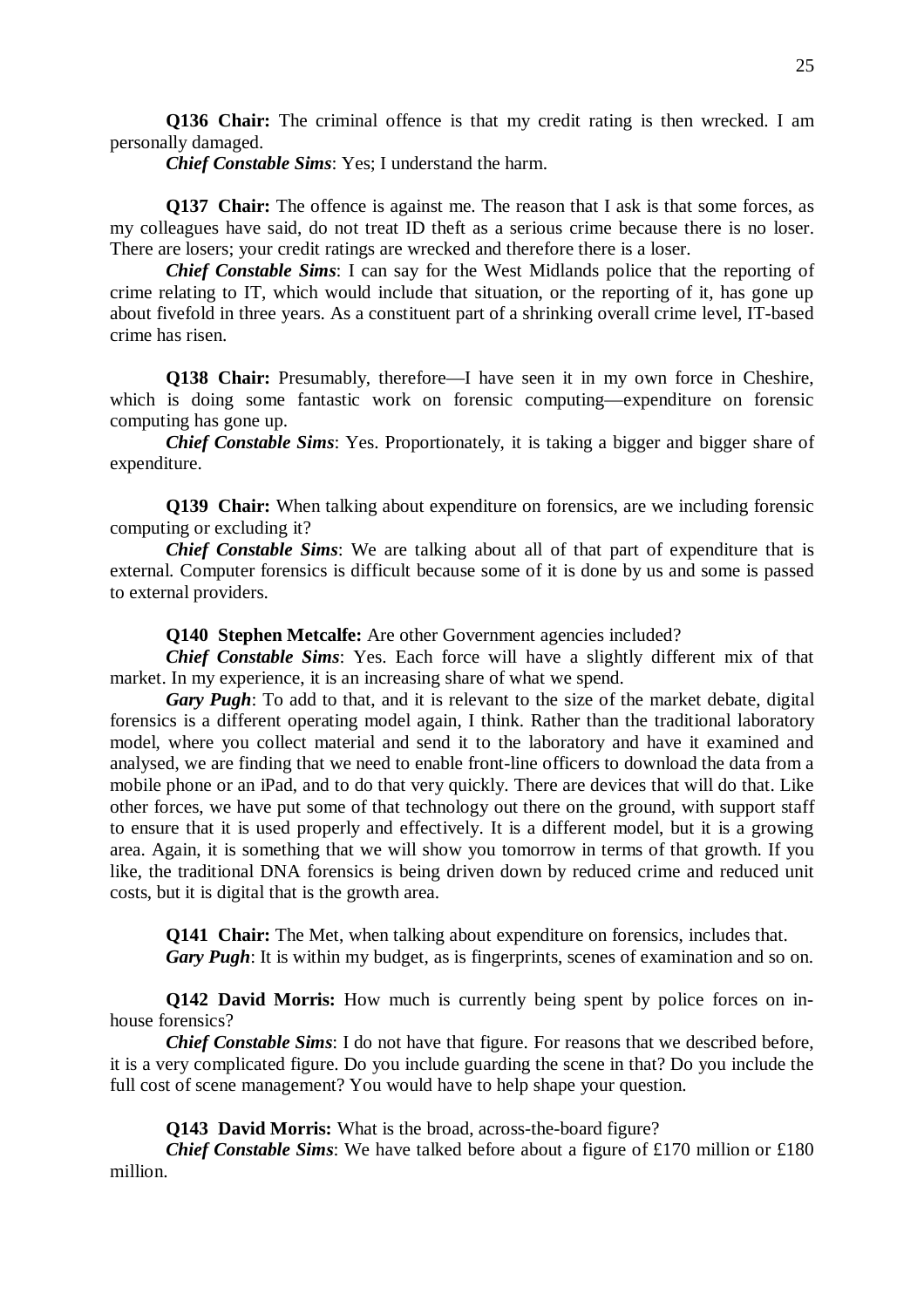*Gary Pugh*: There has been some collection of the cost by HMI, and there is some value-for-money data. Again, there are issues. On your point about digital, some forces count that within forensics and some do not. In broad terms, I understand that about 2% of police expenditure is on forensic capability, whether it is in-sourced or outsourced.

**Q144 David Morris:** Mr Pugh, by taking over the FSS Lambeth lab, how much more is the Met police spending internally on forensic science, would you say?

*Gary Pugh*: As I say, my budget is reduced so we have made a saving through doing that, and, overall, we are not spending more if you look at both in-sourced and outsourced.

**Q145 Chair:** You presumably did not have the capital costs of the building.

*Gary Pugh*: The building was leased to the FSS; it was taken back, so there was no capital expenditure. There was the expenditure of running costs on the 100 or so staff and so on. We have incurred those costs, but we are not buying in services, so the net effect was a saving.

*Kevin Morton*: From our point of view in the north-east overall, it is very difficult, but for my own force, which is South Yorkshire, our in-house spend on forensics is £3.4 million or £3.5 million, but that takes into account the remit of management, crime scene investigators, the fingerprint laboratory, the consumables and everything else that has to do with that. Our outsourced budget for forensics is about £2.7 million, but that is solely on outsourced forensics. Within South Yorkshire, that is the case. The outsourced budget for the north-east is currently about £12 million, but it has fallen from £21 million 10 years ago.

**Q146 David Morris:** Mr Pugh, will all police laboratories achieve the ISO 17025 accreditation this year for DNA, and by 2015 for fingerprint work?

*Gary Pugh*: I am sorry, I do not know about the other forces, but we certainly have. We have accreditation both for the chemical recovery of fingerprints, which is an EU requirement, and we have full 17025 accreditation for all our capabilities at Lambeth. I know that, under Chris's leadership, there is a project to bring all forces in terms of their in-house fingerprint capability up to 17025.

*Chief Constable Sims*: We have a programme of work within ACPO where we are working, in effect, in an agreement with the regulator. One of the limiters on time is the ability of UKAS to push through the accreditation process across the whole organisation, so we have had to prioritise that programme. The early priorities were around the fingerprint recovery process and those parts of the policing world that were closest to laboratory work. We are pushing those forward, and I believe that they will finish in early 2014. The rest of the programme follows behind. We are moving as quickly as we can towards a position where the whole of the police service is reaching that accreditation.

**Q147 Hywel Williams:** Again, I want to ask about archives, but perhaps excluding the Met, as I understand that you have your own arrangements. Gentlemen, would you tell me what the location and size of archives are for individual police forces? How is it arranged? Perhaps you could include the Met as well.

 **Chair:** The Met has a pretty clear picture on that, and that is a historic question. It is in relation to the change.

*Chief Constable Sims*: Let me begin by talking a little about the archive. The archive issue was a by-product of the transition from the FSS. The FSS held a lot of police material from the period when it operated. As we foresaw the end of the FSS, a parallel project was created to manage how that archive was going to be dealt with. That project is still in operation. It is delivering a service to the forces that have material with the FSS, but it is now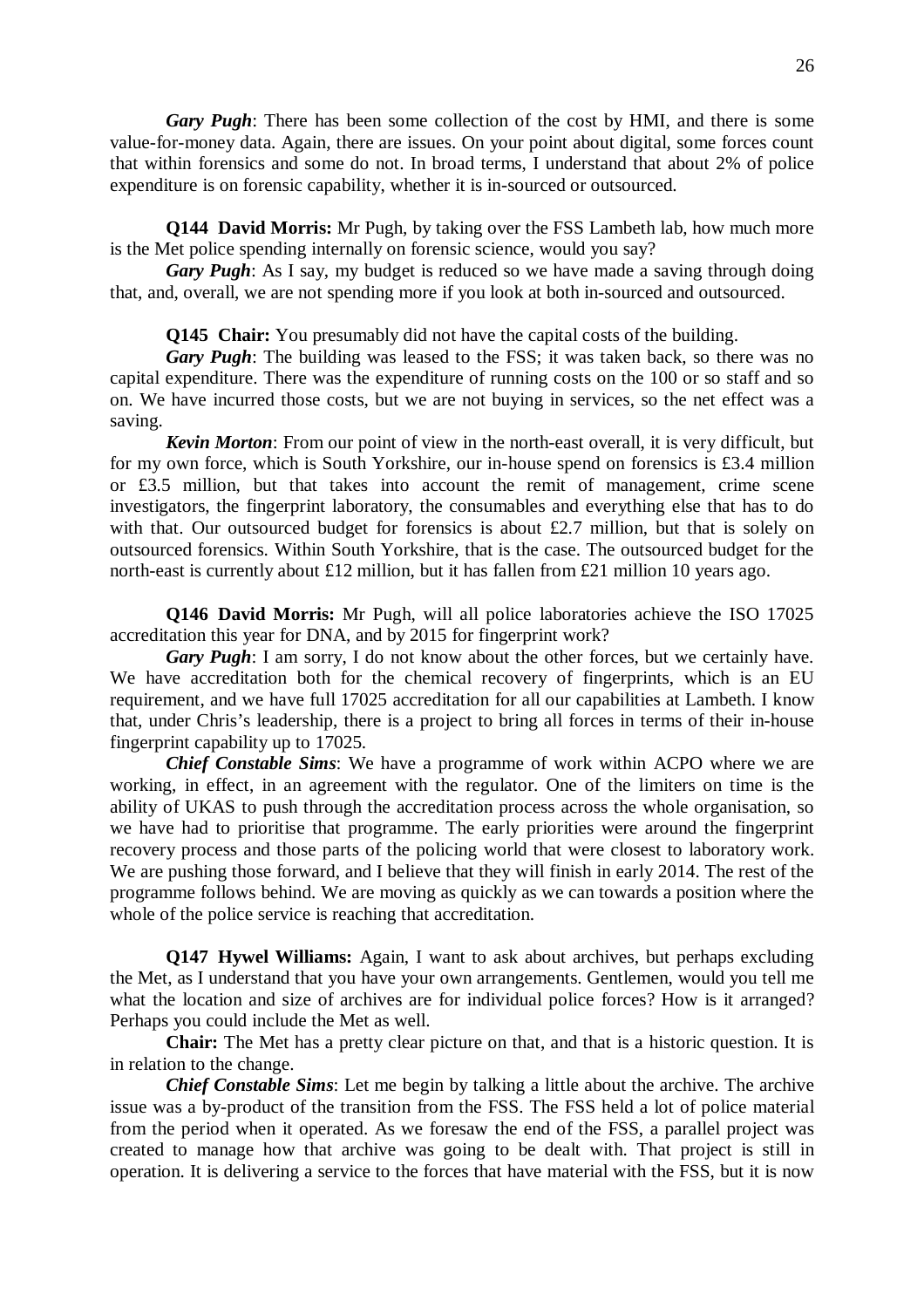at a point where it is reliable and is serving the criminal justice ends that it is required to serve.

 It is fair to say that there is still a debate about how the future of that project should move. One or two forces would seek to have their part of the archive returned. Gary, who is leading the biggest force in this area, would probably see it in that perspective, but others would find that position very difficult. There was a debate as to whether the service should be retained within the public sector or outsourced. On balance, I think that it is moving back to a position where it is retained, but we are still at a position where those options are being debated and considered.

*Kevin Morton*: From my point of view, I am not aware of any forces in the north-east that have a forensic archive. We retain case files, but the forensic evidence remains with our suppliers. It was previously with the Forensic Science Service, and it is now with our current supplier. They hold it on our behalf, although it remains our property and our evidence.

 You asked earlier who will pay for it, which I found quite interesting. I can tell you who will pay for it: the police will pay for it, because the suppliers are not going to do it out of the goodness of their hearts and the Government are not going to give us any money.

**Q148 Chair:** I think that you heard the previous evidence session on that point. There is a logic that says that if the external providers were able to lodge such files with a central archive, both the revenue and capital costs of maintaining that archive would be lower than if they had to establish an archive for themselves.

*Kevin Morton*: Absolutely. That is what we would prefer.

**Q149 Chair:** Can we be clear? You would prefer, essentially, Forensic Archive Ltd to handle ongoing cases as well as the historic archive.

*Kevin Morton*: Yes. We would know where everything was then. That is my position and that of our forces.

*Chief Constable Sims*: I will say on behalf of ACPO that David Shaw, the chief constable of West Mercia, represents me on that group, and that is still moving forward with a series of options. Kevin has outlined one, but others are being considered.

*Gary Pugh*: If the Home Office was going to fund that part of our archive, it would clearly be churlish of me not to take up its offer.

 I would make two points that are relevant to this. One is that we should bear in mind, in terms of the freezer issue and all that storage, that under the Protection of Freedoms Act we will destroy somewhere in the region of 6 million DNA samples, so there will be a much reduced requirement. Under the provisions of that Act, we can only retain DNA samples for six months, so there will not be the great freezer storage that we currently have, as it will go under that provision. You will need to bear in mind that, when you see lots of freezers, they will not be there in a year's time.

**Q150 Hywel Williams:** It is in the nature of archives that they are added to. Mr Morton, you said that the archives are kept by the commercial organisations that serve you. Is that the case for every police force?

*Chief Constable Sims*: Pretty much, yes. It is still owned by the force. The force never loses ownership of the material that it submits, but it is hosted, if you like, by the people who analyse it.

**Q151 Hywel Williams:** I am not going to ask you how much it costs, but presumably because it is a specific service it could be costed.

*Chief Constable Sims*: It is built into the cost of the original submission.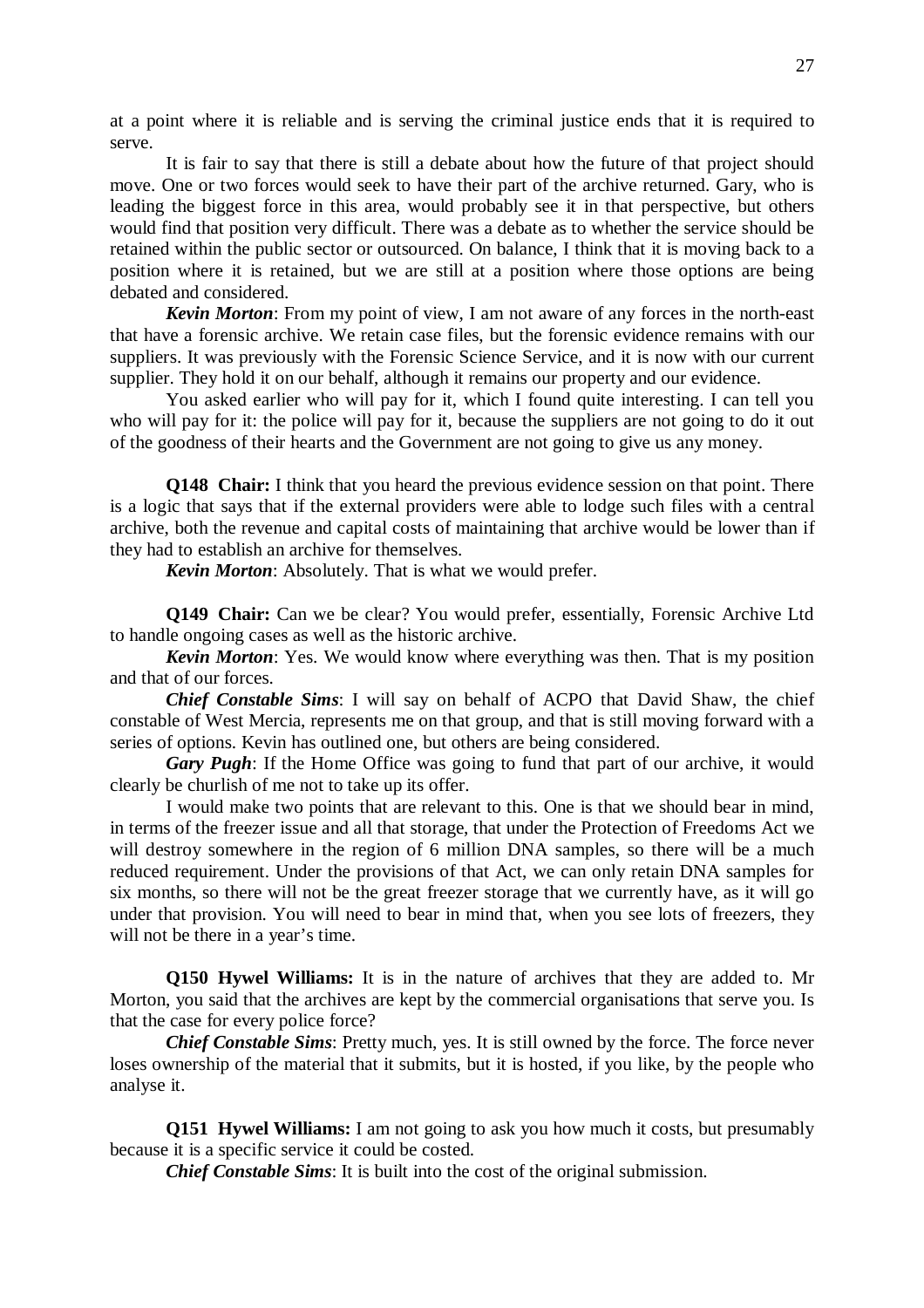**Q152 Chair:** One of the things that we found a bit surreal about the visit to Birmingham was that it was not only DNA samples in the fridge next door to where we were having our sandwiches. The scale is pretty significant, with 45 million file items. How big is your archive at the Met?

*Gary Pugh*: We certainly have millions of fingerprint records by definition, because we used to hold the national fingerprint database. As has been mentioned, there is a weeding policy around that for crime generally. For some crimes, files are destroyed in seven or 10 years, for more serious crimes it is 30 years, and for others it is 100 years. There is an established process in the case files.

 I would make the point as well that after the case has progressed through the criminal justice system and the opportunity for appeal has gone, then the whole thing becomes fairly dormant. A lot of our case files are stored in a salt mine somewhere, and we access them rarely. It is only cold case reviews where the case file sometimes becomes—

**Chair:** It is probably our salt mine in Cheshire.

*Gary Pugh*: That is very kind of you. Once you have got through that part of the case being live, there are obviously occasional challenges to the CCRC, but it is a very limited intervention so that you can safely put it away somewhere for the period that it needs to be stored under the CPIA.

**Q153 Hywel Williams:** You have answered the question as to where you think they should be held. You think that it would be useful to have them all held centrally.

*Kevin Morton*: This is a personal view, and Mr Shaw is leading a working group to look at it at this moment in time. From my point of view, it is impractical for us as a force, as we do not have the estate or the conditions in which to house it. When we are looking at cross-border crime, how can other people access our files or know where they are, whereas a central repository would give us that. It needs to be much better indexed than it is now.

 The point that Gary makes is that, as the Protection of Freedoms Act takes effect, a lot of the samples that we are now using will not be there to use anyway; they will be destroyed and will not be there. Over the last five, six or seven years probably, most police forces have gone through a programme of looking at cold cases, certainly for serious sexual offences and homicides, where they may previously have missed forensic evidence. We have all gone through that, at different levels and in different stages, and most have got though it. As for what is left in the archive that is worth us looking at, I am not quite sure.

**Q154 Hywel Williams:** Mr Sims, what influence do you think ACPO or the gentlemen in general have over the future of Forensic Archive Ltd? Are your voices being heard?

*Chief Constable Sims*: Oh yes. David Shaw is in effect leading that process. The project management for it comes from within the Home Office; yes, absolutely.

**Q155 Chair:** If it were finally determined that Birmingham was one centre and the Met was another, which would not be an irrational outcome, one thing, of course, you know better than we do is that criminals do not respect force boundaries. There needs to be an archive system so that anyone doing a cold case review can look at information in Birmingham and, for example, in the Met. Is work going on in the Met to ensure that the indexing system that you use parallels or replicates the indexing system that has been adopted by Birmingham?

*Gary Pugh*: It does not replicate it. As I said in my submission, we have a cold case team, so we have people who are still looking at some historic cases and looking for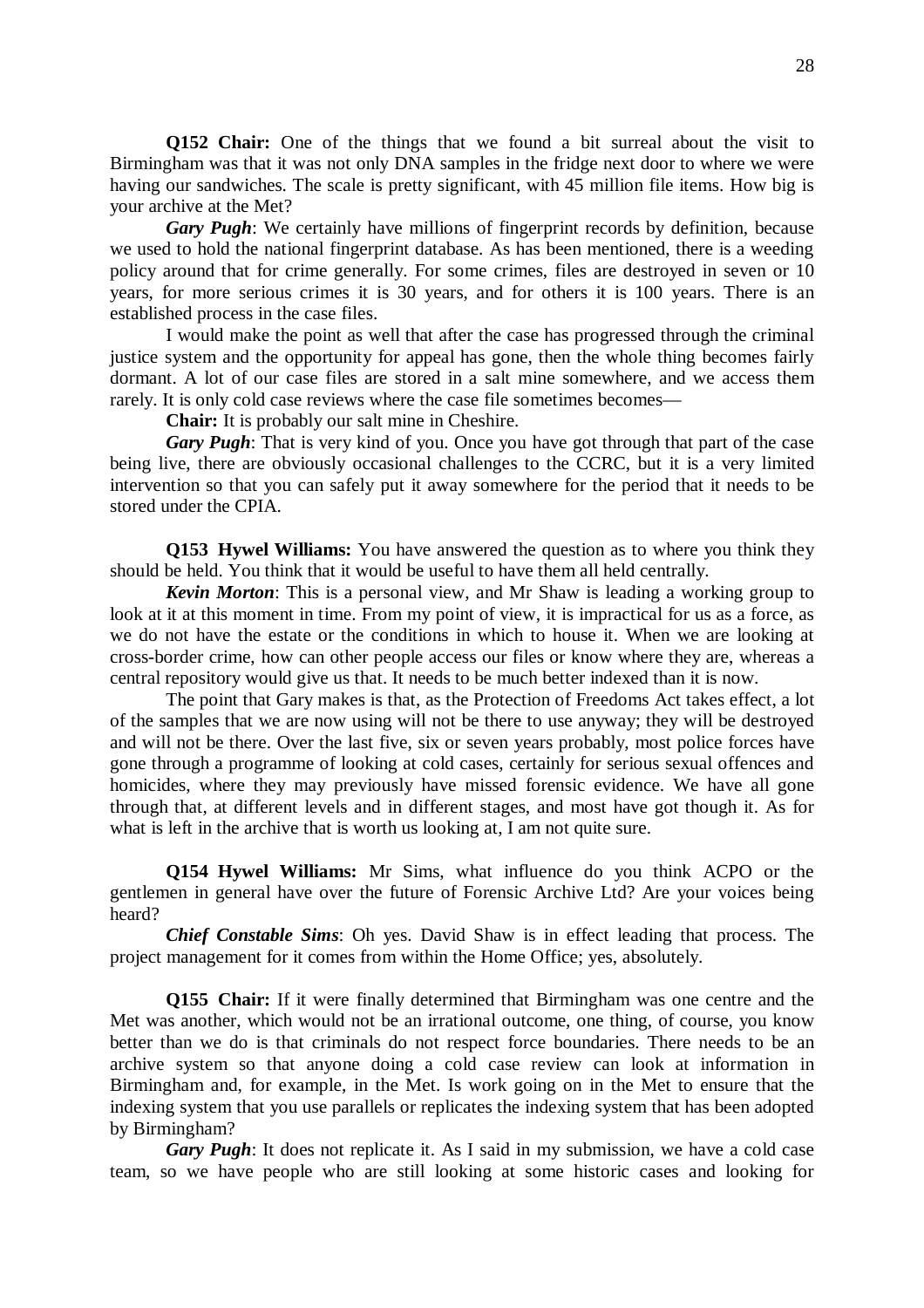opportunities. The guiding principle for me here is that we must extract the maximum information from a case, not just to progress it through the criminal justice system but to have an eye to linking it with other cases. So that is the forensic intelligence in that. We therefore need to do that at the outset. It is very time-consuming to go back to extract that.

 Certainly we have occasions when police forces come to us where they believe that offences in the Met were committed by a serial offender and we will make that information freely available to them, as we would any details of a criminal investigation that they thought was linked perhaps to an offender in their force.

**Q156 Chair:** Ultimately, if there was a proper search facility in the indexing system—

*Gary Pugh*: It is more of a consequence of it being about the FSS rather than the archive, but one of the things that we found difficult is that, because it is all paper records in Birmingham, the FSS systems and particularly the laboratory management systems that held that index are not accessible. That has meant that it has been more time-consuming to get to the files.

**Q157 Chair:** That is the point that I am making. They are going through the indexing process. They have adopted a methodology that is not absolutely leading-edge but is a pretty high technology that is designed to have longevity. It is important both that their system is accessible to the Met and that the Met's system is accessible to other police officers elsewhere in the country.

*Gary Pugh*: And I absolutely support that.

*Kevin Morton*: It is important to understand the process of cold case reviews and the way that they are done. I am not up to date as to where the archive is at the moment, to be honest, but I know that there used to be two or three people from the FSS who actually understood the indexing system. If anything happens to them, God forbid, I do not know where we will be.

**Q158 Chair:** We heard that, which is why they are going through this big revision.

*Kevin Morton*: That is a real difficulty, but the process for actually investigating cold cases generally stems from an in-force review. We know within forces what historic rapes we have, what historic homicides we have, that have remained undetected, particularly if they are in a series. The investigations promulgated by us identify that. We then go to the archive to see what material is there related to that offence. It is not that looking at the archive shows us what is there that we might be able to look at. It is a reverse system.

 **Chair:** Before we close, Mr Tredinnick has an unrelated question.

**Q159 David Tredinnick:** I go back to something that Mr Pugh said earlier about the number of staff you have taken on from the Forensic Science Service. What happened to the four team leaders?

*Gary Pugh*: They effectively took redundancy prior to joining the Metropolitan police. They were identified within the TUPE transfer, but they took redundancy.

**Q160 David Tredinnick:** Was that early redundancy, or would they have stayed on in the service if they could have done for another 10 years, for example? Was that a serious loss?

*Gary Pugh*: From memory, they were team leaders and managers, and some were not forensic scientists. They came from the private sector.